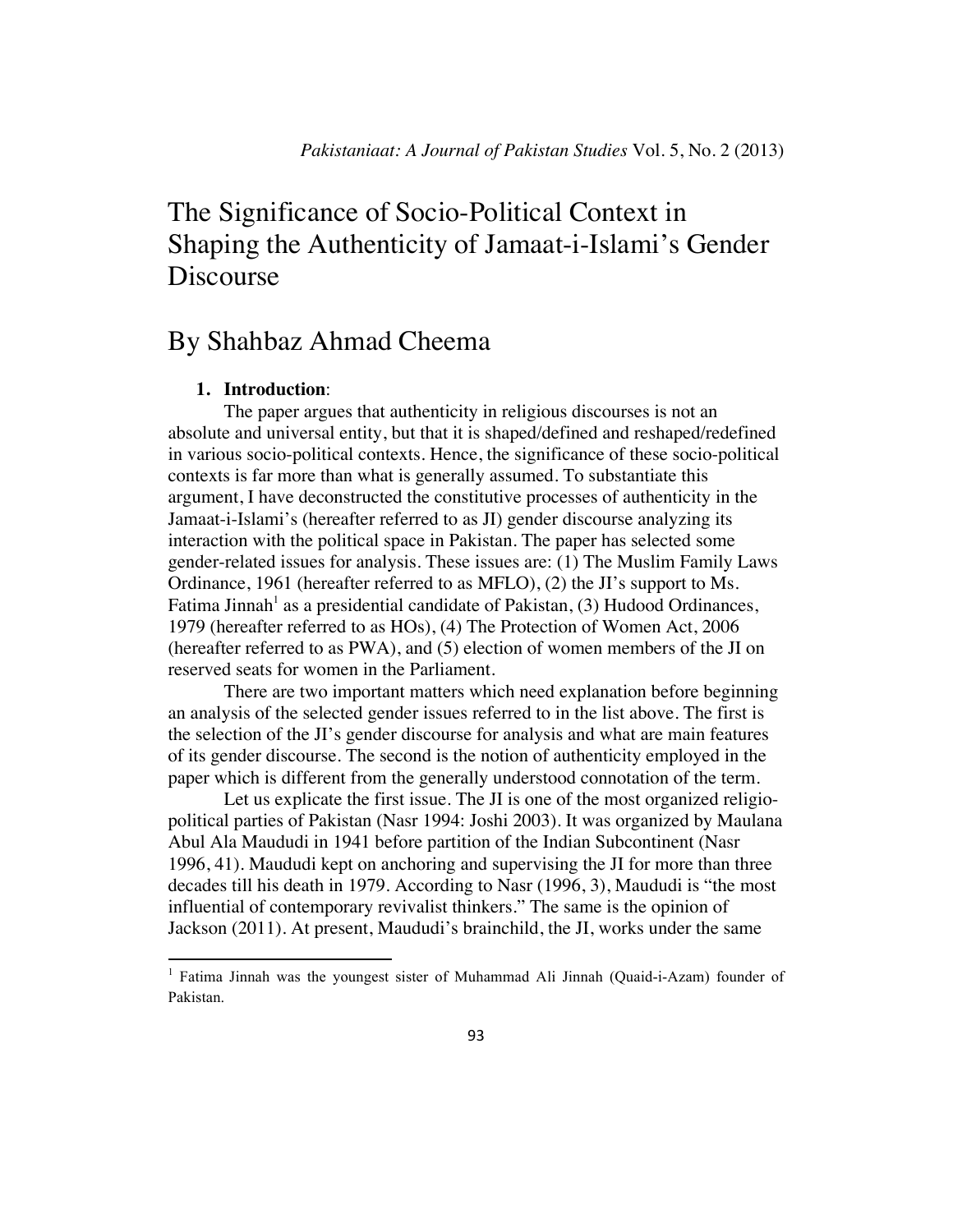name "Jamaat-i-Islami" in five geographical locations in the Indian Subcontinent (Grare 2005, 11). The JI's influence has exceeded far beyond its place of birth, i.e. the Indian Subcontinent. It maintains links and has established sister organisations in the USA, UK, and other parts of the world, and such ideological connections are maintained largely due to the diaspora of the Subcontinent (Grare 2005, 102). Maududi's ideological influence may also be observed in Central Asia, North Africa and Southeast Asia (Nasr 1996, 4).

Maududi wrote on gender issues extensively. His most important book on the subject is *Purdah<sup>2</sup>* (2003) written in Urdu and published in 1940. The book was translated into English as *Purdah and the Status of Woman in Islam* (2010).<sup>3</sup> Maududi (1943; 2010) was one of the most vocal proponents of the duality of spheres between men and women. In simple terms, duality of spheres signifies that activities outside the home are to be carried out by men while women's sphere of activity is within the home. According to Maududi (1943; 2010), this scheme of division of labour into two distinct and complementary spheres is not only sanctified by their essentialist and different human nature but it is also considered as apposite in light of the divine. We will come across in two out of five selected gender issues in the paper where the JI adjusts this standard version under the influence of different socio-political contexts.

Let us now discuss how the term authenticity, which is at the foundation of the analysis carried out in the paper, has been employed. The notion of authenticity as understood in religious discourses takes it as a static and an immutable entity which is not liable to transformation and reshaping. This paper regards authenticity as susceptible to change and influence by multiple factors including the socio-political context. Authenticity is not taken to be as defined once and for all; rather, it goes through the same path which is travelled by the authenticity seekers. Thus, authenticity is not universal and absolute; it is contingent and always opened to re-evaluation and reassessment. The reason for adopting this variant understanding of authenticity is that it is more conducive to the nature of analysis in this paper. If we take authenticity as a stable and immutable entity as is generally understood, then we would be left with single

<sup>&</sup>lt;sup>2</sup> It means seclusion and veiling.

<sup>3</sup> There are other books by Maududi dealing with gender issues including *Khawateen aur Deeni Masayl, Haquq us Zojjain, Tafheemul Quran, Deen aur Khawateen, Rasael-o-Masayl*.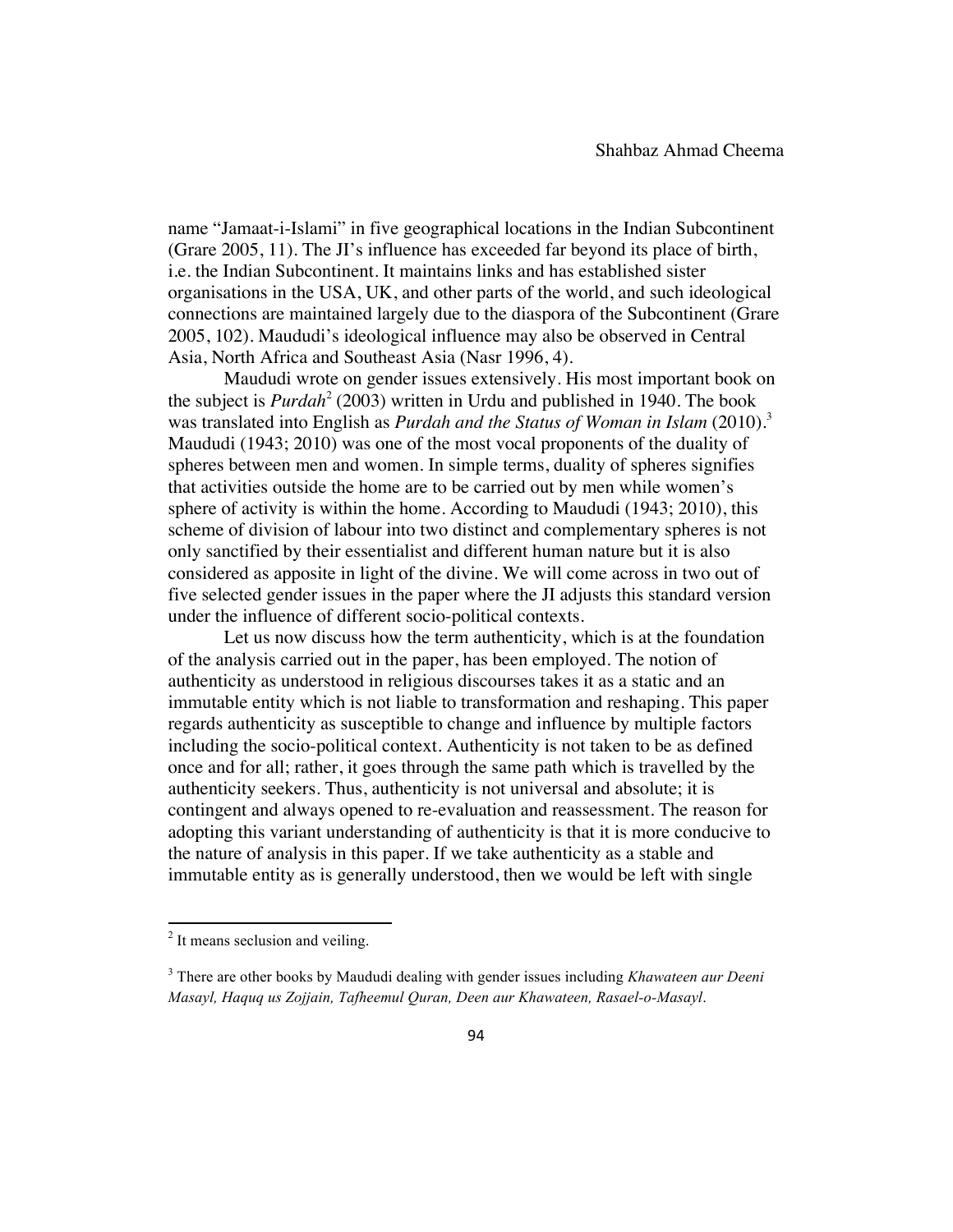argument, that a particular discourse does not conform to its standard stance in this and that situation.

This notion of authenticity has been derived from the famous French philosopher Michel Foucault's concept of truth. According to Foucault (Rabinow 1984, 4; 12: Gordon 1980, 230-231: Foucault 1980, 66; 93: Foucault 1984, 72-73; 74), there are four characteristics of truth which are also present in my use of authenticity in this paper. Firstly, there is no universal and absolute notion of authenticity, which is similar to Foucault's concept of truth i.e. authenticity is relative and contextual. Secondly, authenticity ought to be deconstructed from an analysis of its constructive processes instead of searching it at an abstract level within the parameters of right and wrong. Thirdly, the paper regards authenticity in JI's discourse as constructed by its day to day religiopolitical experiences. Fourthly, authenticity in JI's gender discourse is shaped and reshaped by different configurations of power which work within the discourse and also influence it from outside, i.e. its socio-political context.

Informed by this notion of authenticity, the paper argues that authenticity in JI's gender discourse is continuously defined and redefined due to its interaction with a particular socio-political context. Hence, the latter is a significant factor for constructing authentic versions or stances of the JI at different junctures in politico-legal history of Pakistan. Even though the paper is meant to highlight socio-political context as an important factor in shaping the authenticity of JI's gender discourse, it should not be taken to mean that it is the sole and exclusive factor in this regard. The paper's sole focus on the sociopolitical context is for illustrating its significance which is often eclipsed by a passionately assertive reading of the divine. Another extreme and hasty conclusion would have been to regard the JI as a product of its socio-political context. This last conclusion is as faulty as the earlier one. What could be said instead is that the JI contributes to the political space of Pakistan after being inspired by its ideological underpinnings and political goals. What would appear during the analysis is that the JI's contributory role is often downplayed by structural and emphatic influences of the socio-political context.

Let me point out an important limitation of the paper: it has not debated the religious texts and their varying interpretations. Since the focus of the paper is to analyze the role and significance of the socio-political context in construction of JI's gender discourse, any discussion of the religious texts and their interpretations would tend to derail the analysis or make it more voluminous. Hence any such attempt is consciously avoided. Let us now discuss the selected episodes one by one.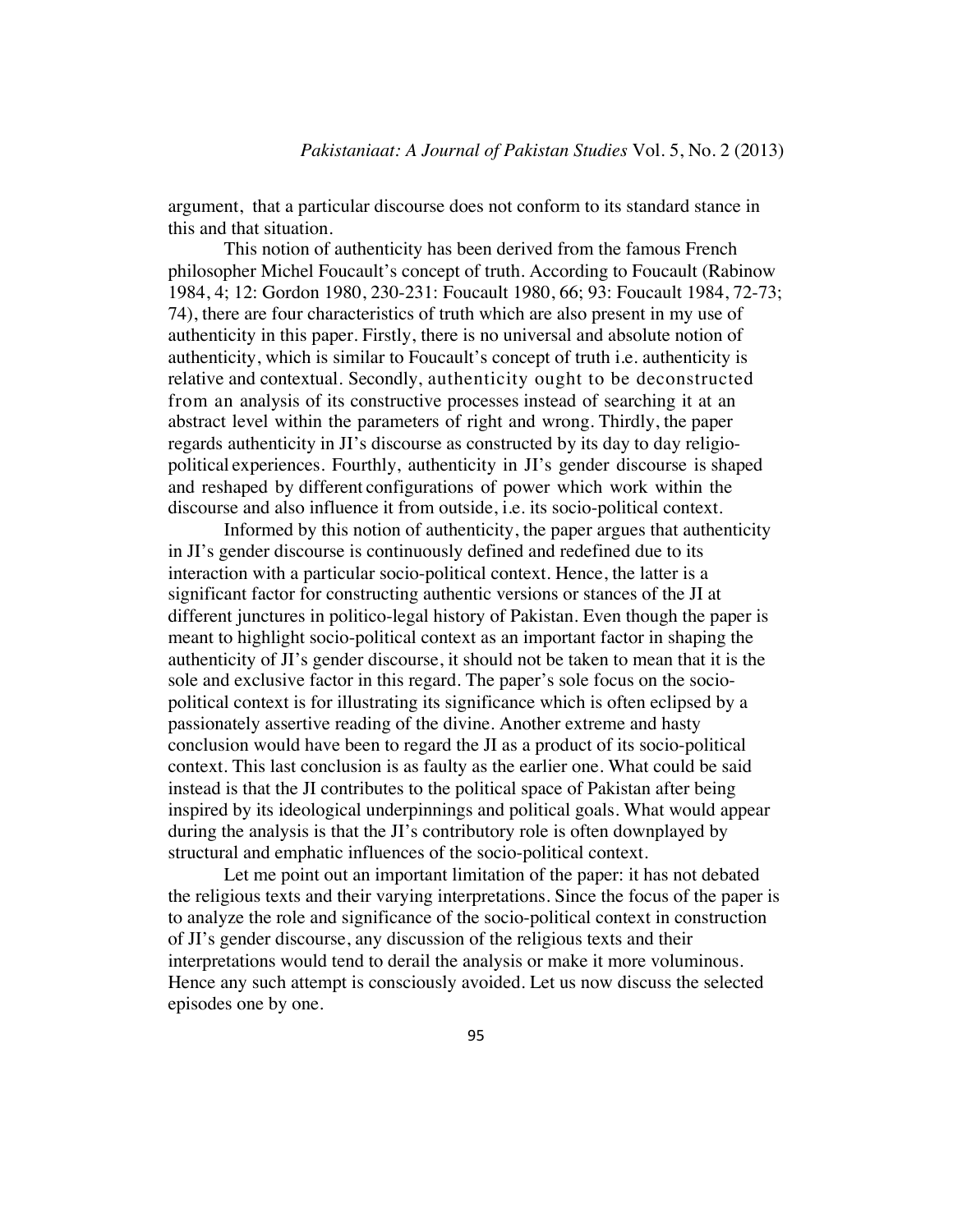## **2. The Muslim Family Laws Ordinance, 1961 (MFLO):**

This Ordinance is one of the most contentious ordinances in the legal history of Pakistan. In 1955, a Commission on Marriage and Family Laws<sup>4</sup> was constituted to suggest amendments in the laws regarding marriage, divorce, maintenance, and other ancillary matters with a view to ameliorate women's status in the society (Rehman 1997, 3). The Commission was composed of seven members: three women and four males, and one of them was a religious scholar.<sup>5</sup> The JI was not represented in it. The Commission presented its recommendations in 1956 and all members were unanimous in its findings and suggestions, except the religious scholar Maulana Ihtisham-ur-Haq. The MFLO is based on these recommendations.

The changes brought about by the MFLO were quite significant. It introduced compulsory registration of marriages, allowed inheritance rights to orphaned grandchildren from their grandparents<sup>6</sup>, regulated polygamy and divorce, and regarded unspecified dower as prompt in case its mode of payment is not settled in the marriage contract. After comparing the recommendations of the Commission and the MFLO, Pearl (1969, 182) has opined that "minor reforms" were introduced by the MFLO. This statement refers to the fact that all the

- (1) Begum Shamsunnahar Mahmud,
- (2) Begum Anwar G. Ahmed,
- (3) Begum Shah Nawaz,
- (4) Mr. Enayat-ul-Rehman,
- (5) Khalifa Abdul Hakeem,
- (6) Mian Abdul Rashid, Ex-Chief Justice of Pakistan
- (7) Maulana Ihtisham-ul-Haq (Rehman 1997, 3).

 $6$  Orphaned grandchildren are not allowed to inherit anything from their grandparents their uncles and aunts are alive according to classical law of inheritance as practiced by all Sunni schools of thoughts.

<sup>!!!!!!!!!!!!!!!!!!!!!!!!!!!!!!!!!!!!!!!!!!!!!!!!!!!!!!!!!!!!</sup> <sup>4</sup> It is known as "Rashid Commission."

<sup>5</sup> Following were selected as members of the Commission: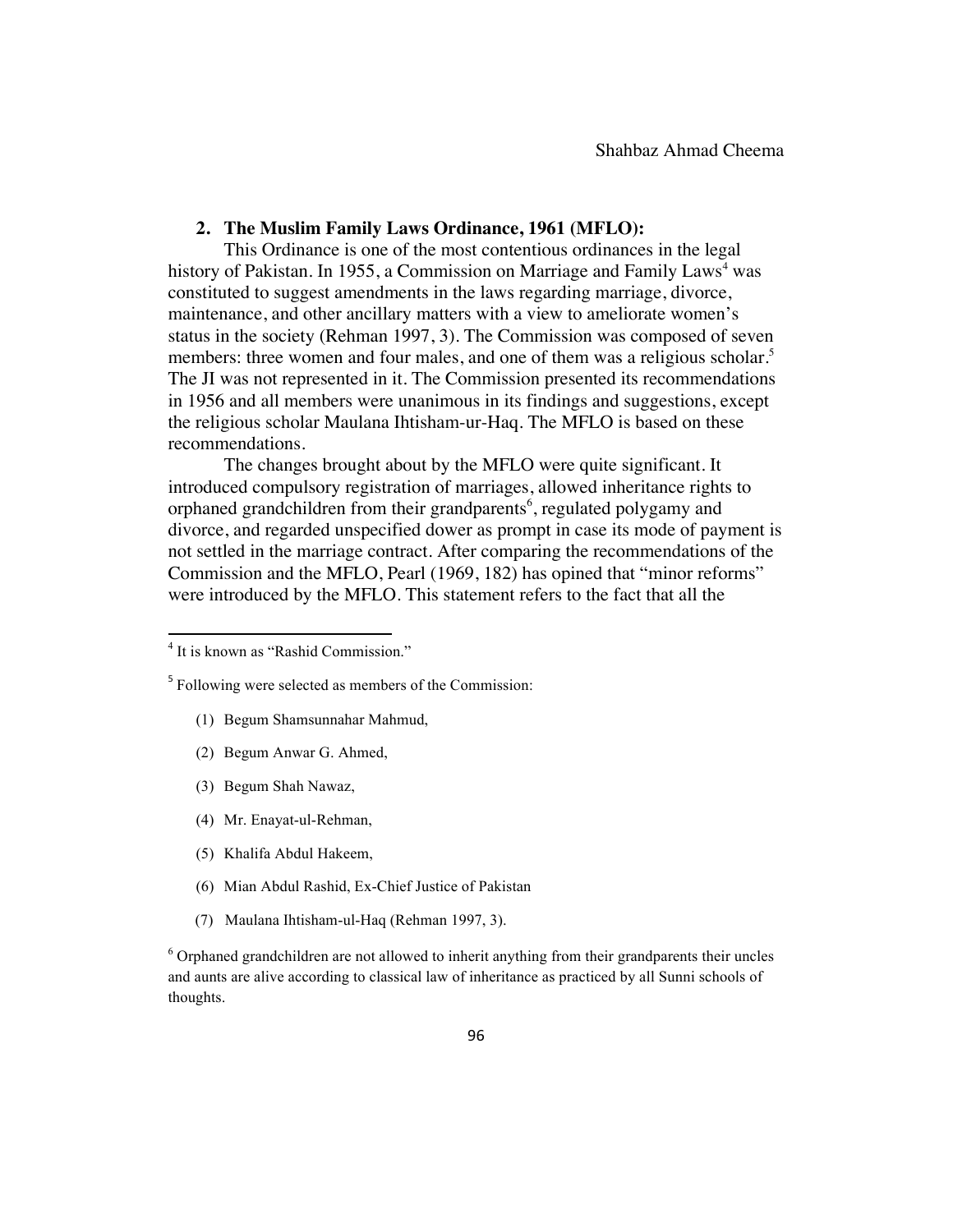recommendations of the Commission did not find favor with the government while enacting the MFLO. Despite the selective approach of the government in this regard, there were many factors shaping the severe and critical response by various religious segments of the country, including the JI.

The post-independence period in Pakistan was marked by the religious enthusiasm of religio-political parties. These parties were hopeful of pushing forward their agenda of Islamization due to the fact that the state was not well entrenched, and these groups were of the view that they would have an opportunity to accomplish their programs. To some extent, the government responded to them in a positive way by adopting the Objectives Resolution in 1949 which is considered a cornerstone of Islamic constitutionalism in Pakistan (Muhammad 2001).<sup>7</sup> This raised hopes of the religious parties that the country is drifting towards thorough Islamization. The JI regarded it as the foundation stone of an Islamic state and an Islamic license to enter into electoral politics in Pakistan (Nasr 1994). The JI galvanized this event and proclaimed that the Objective Resolution had baptized the new born state of Pakistan into Islam (Muhammad 2001, 69).

This scenario of hope, quite paradoxically, was not without an entirely opposite feeling of fear. There was an unspoken understanding among religious segments of the country that we must not give in, in that sphere, to secular laws, which was regulated by Islamic law in the colonial period. During the colonial period, family laws were part of that protected sphere; these laws were generally not interfered with because they were understood to be the core of *Shariah* (Anderson 1959, 39-40).

The post-colonial legal domain in Pakistan was characterized by a mixture of two strands of jurisprudence: one was secular, and the other presumed to be divine (Pearl 1969, 66). Given the colonial heritage, the family laws were based on religious interpretations and un-codified Islamic law, while the rest of the domain was mostly regulated by secular law. In such a scenario, it was perceived by the religious segments of the country that if the secularists were successful in

 $7$  The Objectives Resolution was passed in the Constituent Assembly to guide the legislative process in the early days of Pakistan as a country. It was resolved in that resolution that sovereignty of the country would be vested in Allah Almighty and the representatives of the people would exercise their power as a trust. Moreover, it was stated therein that Muslims would be provided with an atmosphere that would be helpful for them to live according to the tenets of Islam. Full text of the resolution is available online http://www.pakistani.org/pakistan/constitution/annex\_objres.html (Accessed on 14/12/2012).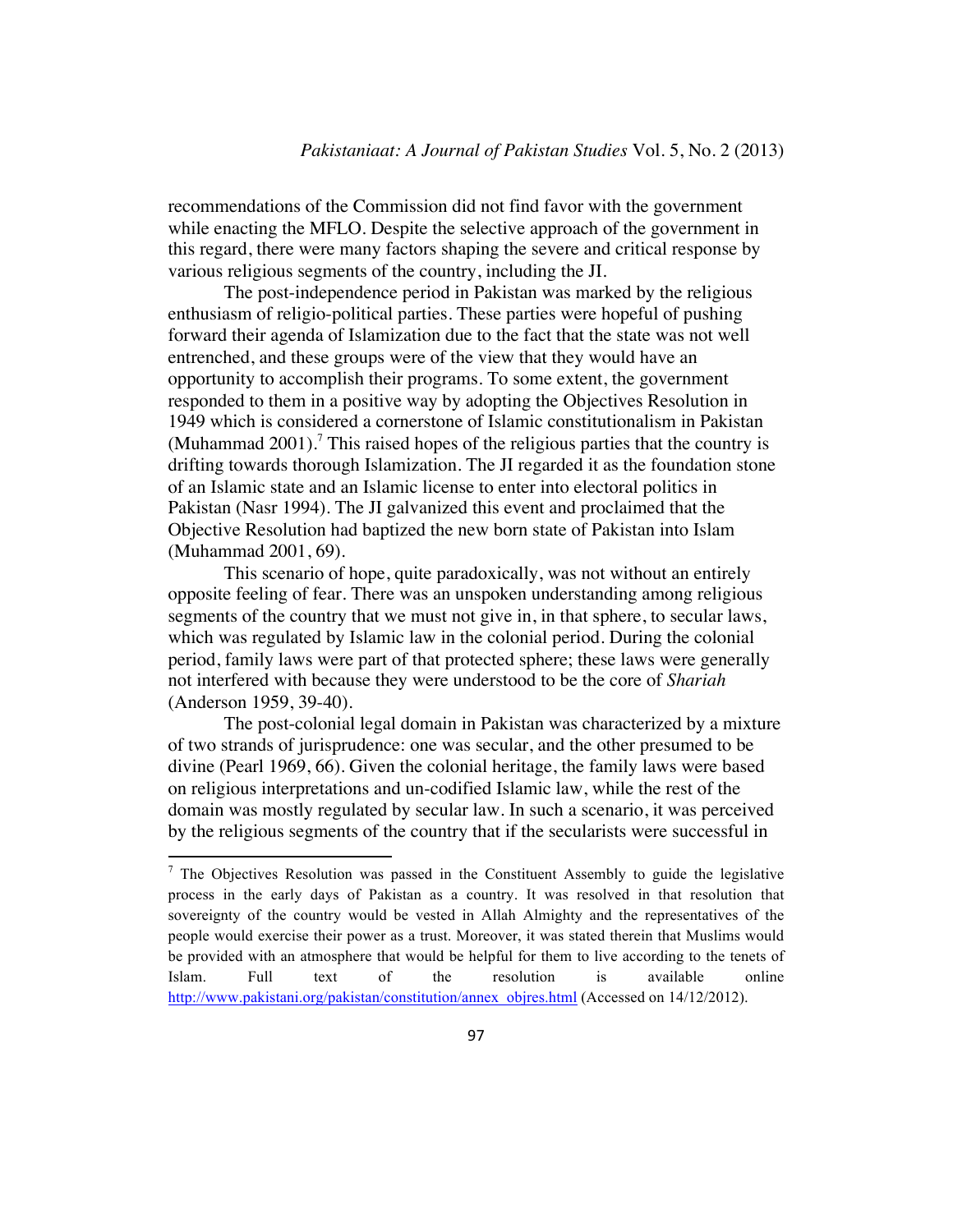implementing their agenda, the family laws would be "largely affected" (Pearl 1969, 166). Therefore, any maneuvering in the protected sphere of *Shariah* was perceived to jeopardize the Islamic character of the family laws, and in this manner, would strengthen the secular elements of the country. On the other hand, the Commission's recommendations were specifically meant for the regulation of different family issues which were not interfered with by the colonial government.

The JI was appreciative of the colonial government for accommodating the religious sensibilities of Muslims by not interfering with family laws (Islahi 1958, 12-13). In JI's perspective, the religious aspect of the laws ought to have been looked into more attentively after the independence of Pakistan rather than changing them massively, as attempted on the basis of the Commission's recommendations (Islahi 1958, 12-19). On the contrary, the same non-interference with family laws by the colonial government facilitated members of the Commission to criticize it as this attitude let the laws to stagnate (Islahi 1958, 12).

This perception of non-interference was not accurate as many changes were made to the Muslim family law by the colonial government. For example, laws relating to matters of legitimacy and putative widowhood, $\delta$  the minimum age of marriage,<sup>9</sup> and divorce<sup>10</sup> were substantially changed (Esposito 1980, 222-223; 230). Despite the erroneous appraisal by the JI regarding non-interference with the family laws by the colonial government, this appraisal contributed to the fear that what was not done by the colonial government was being attempted by the Pakistani government in an effort to implement the Commission's recommendations. Therefore, the resistance of the JI was marked by a dual function of hope and fear: the hope of furthering its agenda of an Islamic state and the fear of interference in a protected sphere of Islamic law, i.e. the family laws. The JI's uncompromising stance regarding the Commission's recommendations and the MFLO cannot be viewed in isolation from these factors.

Let us discuss some differences of opinion between the contending parties. One of the suggestions of the Commission was to increase the minimum age of marriage for the prevention of child marriages. The JI was not willing to allow any change in this regard through the legislative process (Islahi 1958, 110-121).

<sup>8</sup> It was an effect of the enactment of the Evidence Act, 1872.

<sup>&</sup>lt;sup>9</sup> The Child Marriage Restraint Act, 1929.

<sup>&</sup>lt;sup>10</sup> The Dissolution of Muslim Marriages Act, 1939.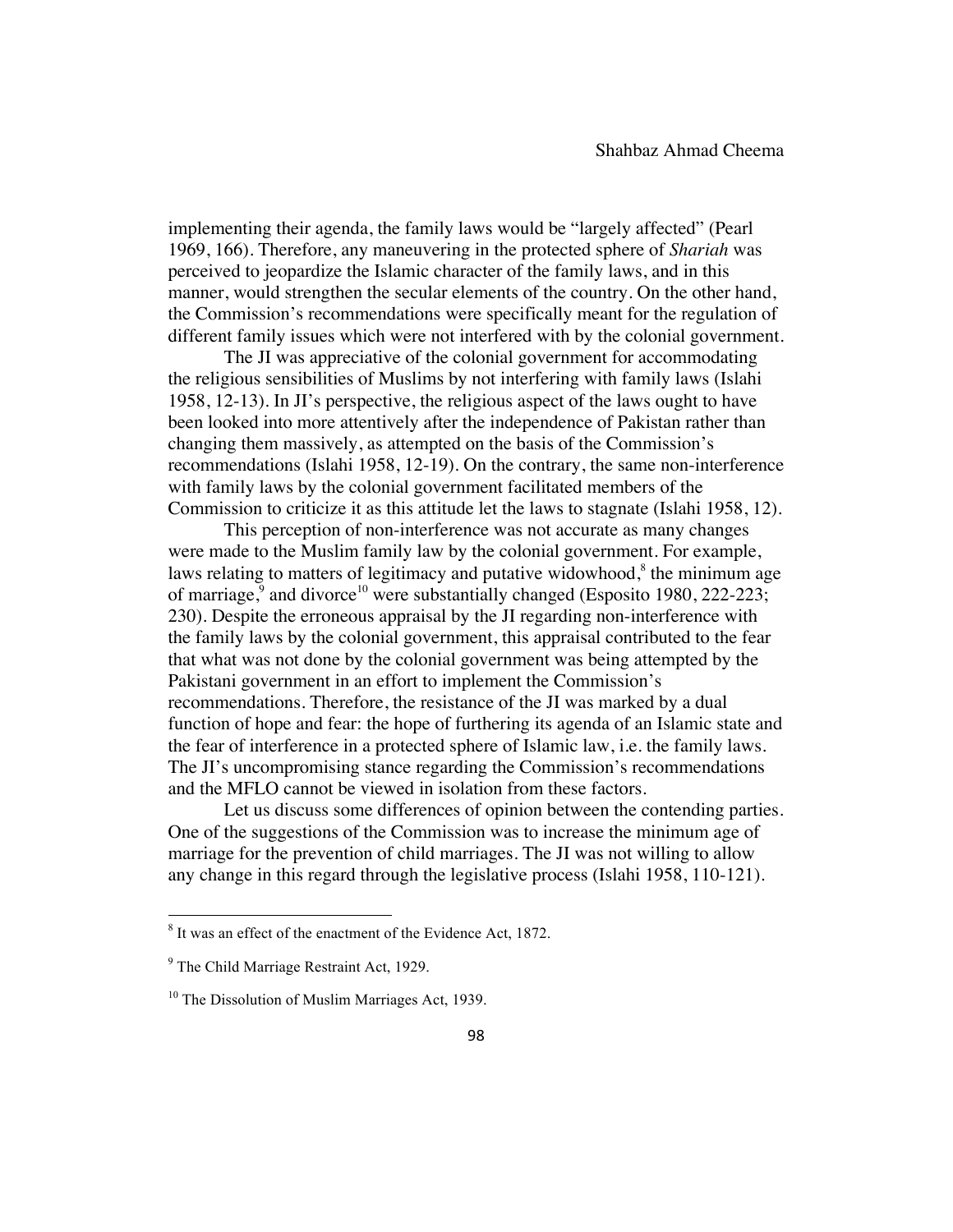Its official stance was that any legislative amendment in the minimum age of marriage would be against Islamic principles and the only way to address this issue was through education of the masses (Islahi 1958, 116). This strict stance of the JI appears to be different from Maududi's previously expressed opinion regarding the regulation and control of child marriages.

In his book *Haquq uz Zojjain,* written before the partition of the Indian Subcontinent, Maududi (1943, 117) once suggested that child marriages could be controlled and regulated. The issue he was dealing with then pertained to the nonavailability of the option of puberty<sup>11</sup> for girls when their marriages were solemnized by their fathers or grandfathers. According to the classical or older law practiced in Indian Subcontinent before the promulgation of Dissolution of Muslim Marriages Act 1939, there was no option of puberty for a girl whose marriage had been solemnized by her father or grandfather during her minority provided that the same was manifestly disadvantageous to the minor (Mulla 1995, 409: Fyzee 2008, 73). Maududi was of the opinion that because of the widespread immorality among boys, if a girl was married by her father or grandfather without an option of puberty, she would be exposed to unaccountable hardship. Having this in mind, Maududi (1943, 117) suggested that child marriages should be controlled strictly so as to prevent girls from such sufferings. If that was not possible, then these girls should be provided the option of puberty regardless of the fact that their marriages were solemnized by their fathers or grandfathers. In this pre-partition debate, Maududi categorically displayed his preference for restricting child marriages as an option. But as far as the JI's stance on the Commission's recommendation for increasing the minimum age of marriage was concerned, that was without any such an option.

The JI's stance on the minimum age of marriage in response to the Commission's recommendations was logically inconsistent. On the one hand, it demonstrated flagrant resistance to any legislative measure to control child marriages and on the other, it suggested that this problem should only be addressed by educating the people. The importance of education cannot be denied in dealing with social problems like this, but the JI ought to have been cognizant of the fact that legislative measures are also meant to have specific educational implications. Legal prohibitions are designed to generate and inculcate behavioral change. Thus, these are an inalienable part of the process of educating people.

 $11$  Option of puberty is the right available to the minor to repudiate such a marriage on attaining majority which was solemnized during his/her minority by his/her guardian (Fyzee 2008, 73).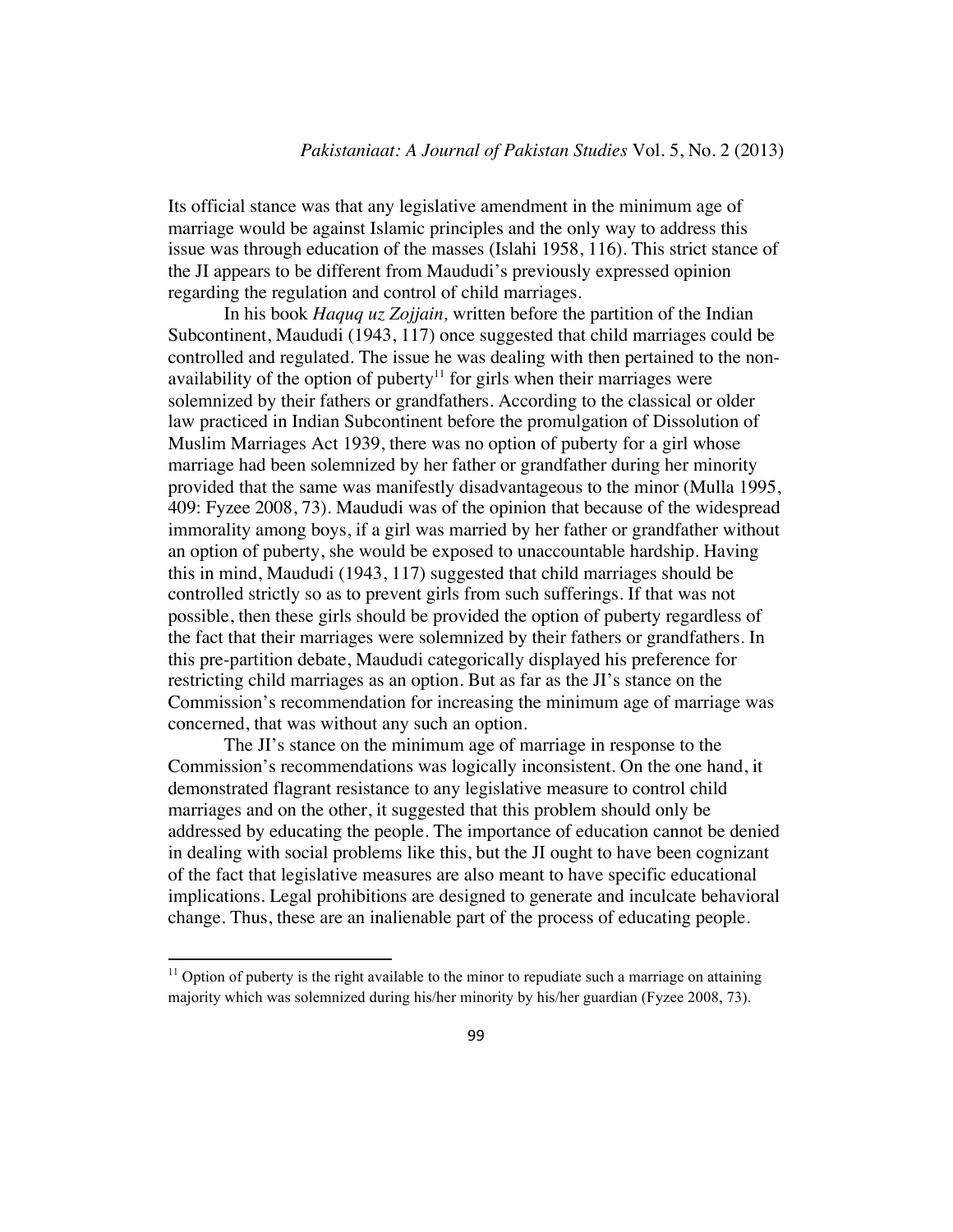Let us go back to the process of the Commission's investigation into the issues it charted out for analysis/recommendation. During this process, the Commission publicly circulated a questionnaire for broad-based consultation on selected issues. Maududi, in response to the questionnaire, agreed to the proposal for the registration of marriages but was of the opinion that it should be kept optional and not made compulsory (Maududi 1955, 02). In the same reply, Maududi (1955, 04-06) categorically stated that prohibition of child marriage and the introduction of similar rights of divorce for the wife in the marital contract would be against Islamic injunctions. After publication of the Commission's report, the JI had acknowledged that there were issues which ought to have been addressed, e.g. issues of three consecutive divorces, polygamy and the inheritance rights of orphaned grandchildren from their grandparents (Islahi 1958, 212-220).<sup>12</sup> These issues were addressed by the Commission but the problem was that the JI was not satisfied with its recommendations.

The JI's public stance was very critical of the Commission's recommendations. It was based on the perspective of futility that enacting any law on the basis of the Commission's recommendations would not be effective in resolving unresolved issues and simply lead to more problems.<sup>13</sup> For instance, presenting the JI's version, Islahi (1958, 102-103) pointed out that the compulsory registration of marriage would resolve some existing issues of litigation regarding proof of marriage, but at the same time, the mechanism of registration would provide an opportunity to those who might fabricate registered documents without a real marriage and harass the victims in this way. Similarly, the proposed compulsory registration of marriage would also be troublesome for those who might have gone through the traditional process of marriage without getting it registered (Islahi 1958, 102-103).

There is no doubt that every measure has its positive and negative aspects. For example, the proposed compulsory registration was going to affect those who had not been able to register their marriages under the law as pointed out by the JI. Similarly, keeping this aspect unattended as it was at that time was also bound to affect those who were or would be going through judicial proceedings for proving their marriages. Therefore, opting for one set of victims, either the

 $12$  Maududi's (1959, 29-44) article on the inheritance of the orphaned grandchildren may also be referred to this effect.

 $^{13}$  Futility has been regarded as one of the three rhetoric of reaction by Hirschman (1991).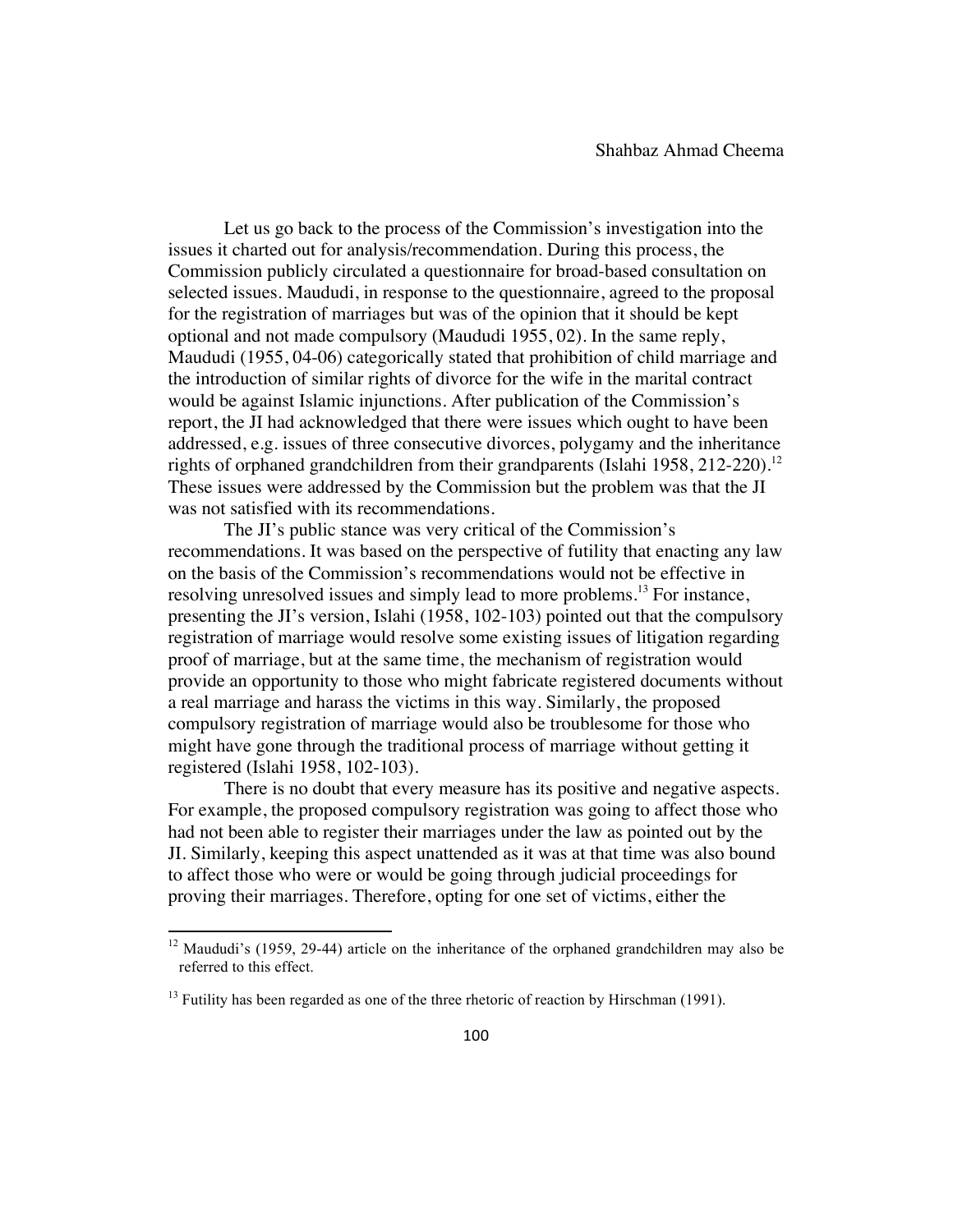victims of the compulsory registration of marriage as per the JI or victims of the non-registration of marriage as visualized by the Commission, was not reflective reading of the divine but was instead influenced by the strained relationship of the parties. Both parties - the JI and the Commission - were of the opinion that their approach was more in line with the divine even though nothing has specifically been provided in the divine regarding the registration of marriage (Islahi 1958, 99-101).

Issues like this ought to be debated, while going beyond the realm of religious permissibility and impermissibility, as a legitimate law-making exercise by the state. As far as the divine is concerned, protecting the parties in a marriage is what the divine says, and registration is one of the modalities to realize this protection. But the fact of the matter is that both parties – the JI and the Commission - primarily got themselves involved in the religious uprightness of their respective stance which served to harden their positions rather than generate any space for mutual concession. As if both were bearers of the divine in their own way.

In addition to the debate for and against the Commission's recommendations and the MFLO, the political space of Pakistan was divided into the pro- and anti- camps of General Ayub, and the JI was situated in the latter camp. There were a few factors contributing to and strengthening the JI's perspective regarding General Ayub's Martial Law. General Ayub abrogated the Constitution of 1956 which had been declared "satisfactory and acceptable" by the consultative body of the JI (Muhammad 2001, 108). The JI's stance regarding the abrogated Constitution of 1956 was informed by the insertion of Islamic provisions in the Constitution and the declaration of Pakistan as an Islamic state (Nasr 1994, 143).

The JI also won a significant number of seats in municipal elections held in Karachi in April 1958 before the imposition of Martial Law by General Ayub (Muhammad  $2001$ ,  $120$ ).<sup>14</sup> This result was important due to the fact that Karachi was the capital of Pakistan at that time. It raised the hopes of the JI for a better performance in the national election scheduled to be held at the end of 1958 (Nasr 1994, 145-146). However, due to the imposition of Ayub's Martial Law, the scheduled national election did not take place. The Martial Law regime halted the electoral process and all political parties were banned including the JI. The expectation of having more political clout from a favourable result in the

 $14$  Out of its 23 candidates 19 won their seats.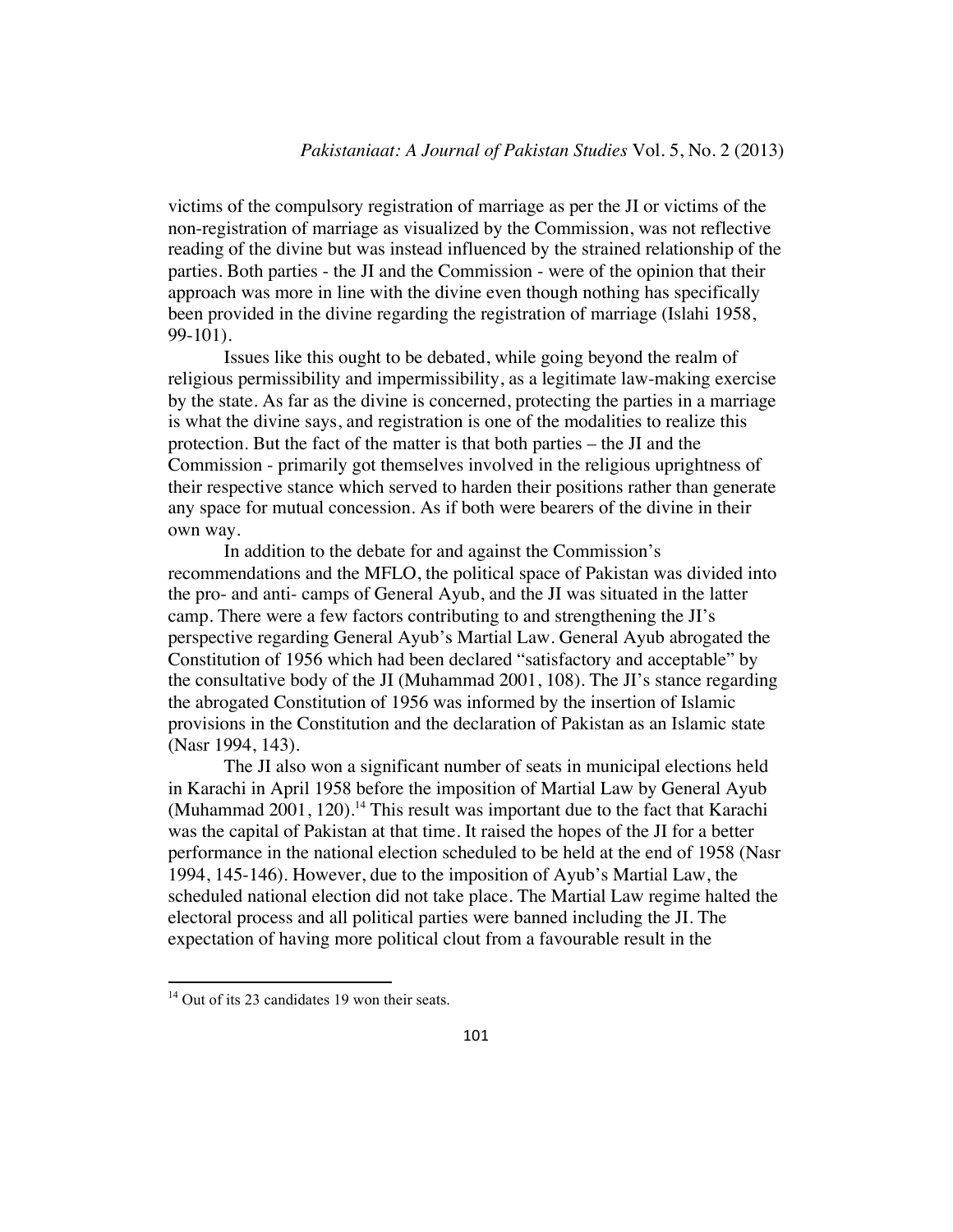scheduled national elections and the unexpected disappointment caused by Ayub's Martial Law contributed to push the JI into the pro-democracy camp.

The selection of issues by the *Tarjumanul Quran* and its manner of elaboration during that period was significant as there was consistent reference to democracy and democratic norms. This was because of the JI's hope that if democracy was allowed to persist it would gain a significant share in the political space. This opinion was also emphasized by the JI in the very first meeting of its consultative body after the lifting of Martial Law in 1962 (Siddiqui 1962, 02-13). The JI then viewed the dictatorial system of General Ayub as a tool in the hands of the secularists to serve their interests.

General Ayub relied continuously on the secular forces during his rule and also made efforts to lessen the influence of the JI (Nasr 1994, 150-155). For example, women belonging to  $APWA<sup>15</sup>$  were at the forefront of the campaign for enactment of the MFLO and they were given opportunities to meet the President during his official tours within the country (Rehman 1997, 3). Conversely, this scenario was contributing to and hardening the resistance of the JI to the enactment of the MFLO, as the President's patient hearing was only available to those who were in favor of its enactment. After the enactment of MFLO, the resistance of the JI did not subside and continuously demonstrated by rhetorical pronouncements. Thereafter, the government had to take strict measures to contain the resistance, including the imprisonment of some of the JI's leaders and workers (Rahman 1997, 4-6: Muhammad 2000, 495). Thus, the relationship between the JI and General Ayub was characterized by antagonism and suspicion; this aspect was also part of the JI's overall attitude towards the latter. In this loaded and hostile socio-political context, it is hard to assert that the JI's opinion regarding the Commission's recommendations and the enactment of MFLO was exclusively based on religious interpretations, as one could not understand the severity of its opinion and magnitude of its resistance without taking into consideration the political space of Pakistan at that time.

## **3. The JI's Support for Miss Fatima Jinnah as a Candidate for the President of Pakistan:**

!!!!!!!!!!!!!!!!!!!!!!!!!!!!!!!!!!!!!!!!!!!!!!!!!!!!!!!!!!!!

In chronological sequence, this is the second example of how authenticity in the gender discourse of the JI has been constructed by the socio-political

<sup>&</sup>lt;sup>15</sup> All Pakistan Women Association. Islahi (1950) articulated the JI's perspective regarding APWA which displayed the pervasive distrust of the JI regarding the latter's activities in general. This book was written by Islahi when he was one of the central leaders of the JI.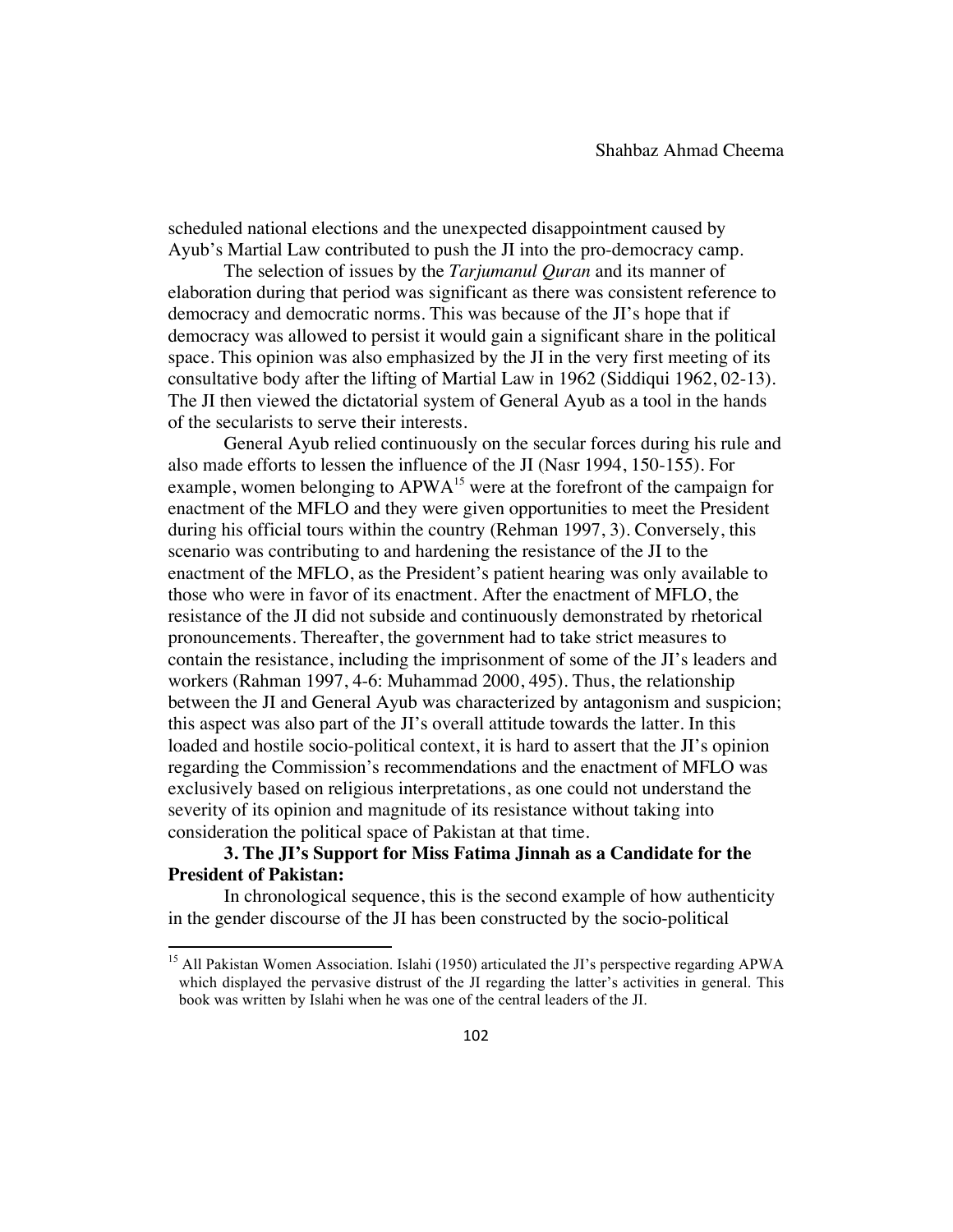context. As far as the "standard" stance of the JI is concerned, it is of the opinion that women's sphere of activity is different from that of men. Women are not only required, according to religious dictates, to do work inside their houses but are also naturally engineered for this job. Their participation in activities outside their homes is meant to cater for exceptional situations (Maududi 1943; 2010). It is pertinent to mention that in 1951, the JI represented by Maududi was one of those political parties and religious scholars who proposed that the head of an Islamic state should be a Muslim man (Muhammad 2001, 73). It was one of the unanimously articulated points out of 22 presented by the renowned religious scholars of that time (Muhammad 2001, 72-74). Keeping in view the "standard" stance of the JI, it is perplexing how it managed to support Miss Fatima Jinnah as the Presidential candidate of the country in 1965.

This shift in stance can be fathomed if we analyze the relationship between the government of General Ayub and the JI. Some of the factors which shaped their mutual relationship characterized by antagonism and suspicion have been discussed in the previous section. Their strained relationship touched new heights of hostility during the period between the lifting of Martial Law in June 1962 and the well-known Pakistan-India war of September 1965 (Muhammad 2000; 2001), and formed the basis of the JI's support of Fatima Jinnah for the Presidential candidate against General Ayub. Let us analyze these events.

The JI was a forerunner in the campaign against the recommendations of the Commission on Marriage and Family Laws as elaborated in the preceding section. Its campaign was premised on the binary categorisation of religion and secularism. Supporters of implementation of the Commission's recommendations were perceived to be the secular segments of society. Such a perception attained more currency after the enactment of the MFLO by General Ayub, hence it was sufficient proof to categorize him as a secularist. This perception was further strengthened by the extension of constitutional protection to the MFLO by the government (Rehman 1997, 46).

The Constitution of 1962 originally did not provide for Fundamental Rights; these were incorporated later on. This incorporation exempted some laws from the application of Fundamental Rights and one of them was the MFLO. The reason for extending this sort of exemption to some laws including the MFLO was to protect them from judicial review on the touchstone of Fundamental Rights. Rehman (1997, 46), a leading jurist influenced by the ideology of the JI, opined that this protection "amounts to suspension of the Fundamental Right to profess, practise, and propagate one's religion."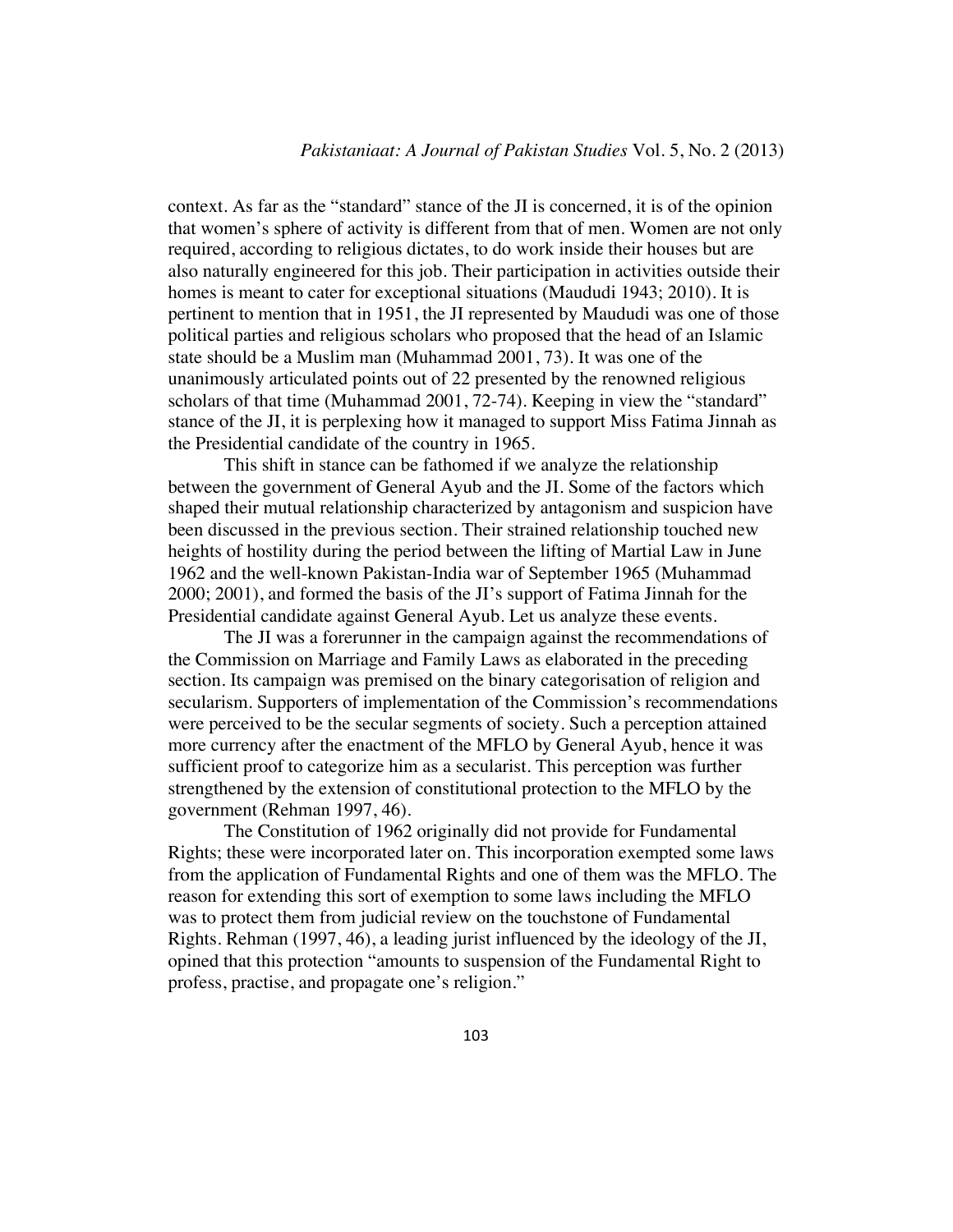In addition to the continuous rift between the government and the JI with respect to the MFLO, the Constitution of 1962, a brainchild of General Ayub, was different from the previous Constitution of 1956 in many respects. The JI was critical of some of those aspects, e.g. (1) the declaration of Pakistan as a republic instead of an Islamic republic, (2) the non- incorporation of the Fundamental Rights as provided in the Constitution of 1956, and (3) the inclusion of indirect elections instead of a universal adult franchise (Muhammad 2001, 146). The first meeting of the consultative body of the JI after the restoration of democracy and implementation of the Constitution of 1962 labeled the new Constitution as a dictatorial arrangement disguised under democracy (Muhammad 2001, 146).

Due to significant differences between the two Constitutions – the one of 1956 and the one of 1962 - many political parties, including the JI, raised a hue and cry. The government accepted some of the demands and introduced an amendment to the Constitution to incorporate Fundamental Rights and Pakistan was also declared to be an Islamic republic in January 1964. The acceptance of the demand for substituting the name as an Islamic republic has been termed by Joshi (2003, 65) as proof of "the potential of fundamentalist forces" in Pakistan. To be fair, there were certain other demands which had not been acceded to by the government. Therefore, acceding to some demands by the government did not merely demonstrate the political potential of the protesting groups including the JI; rather, it emphasized how far the government's approach was utilitarian in its selection. For instance, the demand of the opposition parties including the JI for direct elections was not heeded by the government, as it was in conflict with its interest to rule the country without submitting itself to public accountability.

In addition to the binary categorization of religion and secularism, there was another binary categorization running through the political space, i.e. democracy and dictatorship. Democracy was perceived to be aligned with religion and dictatorship was annexed to secularism (Siddiqui 1962, 02-13). The government of General Ayub was viewed as a dictatorship by the JI even after the lifting of Martial Law and implementation of the Constitution of 1962. The coupling of General Ayub with dictatorship was a persistent theme of the JI's monthly journal *Tarjumanul Quran*. There was no substantial difference in this regard during the Martial Law period and after the implementation of the Constitution of 1962.

The standard illustration of the above approach of the JI appeared in one of the editorial articles published by *Tarjumanul Quran* (Siddiqui 1963, 02-16) in which the author elaborated upon the specific psychological mindset of dictators,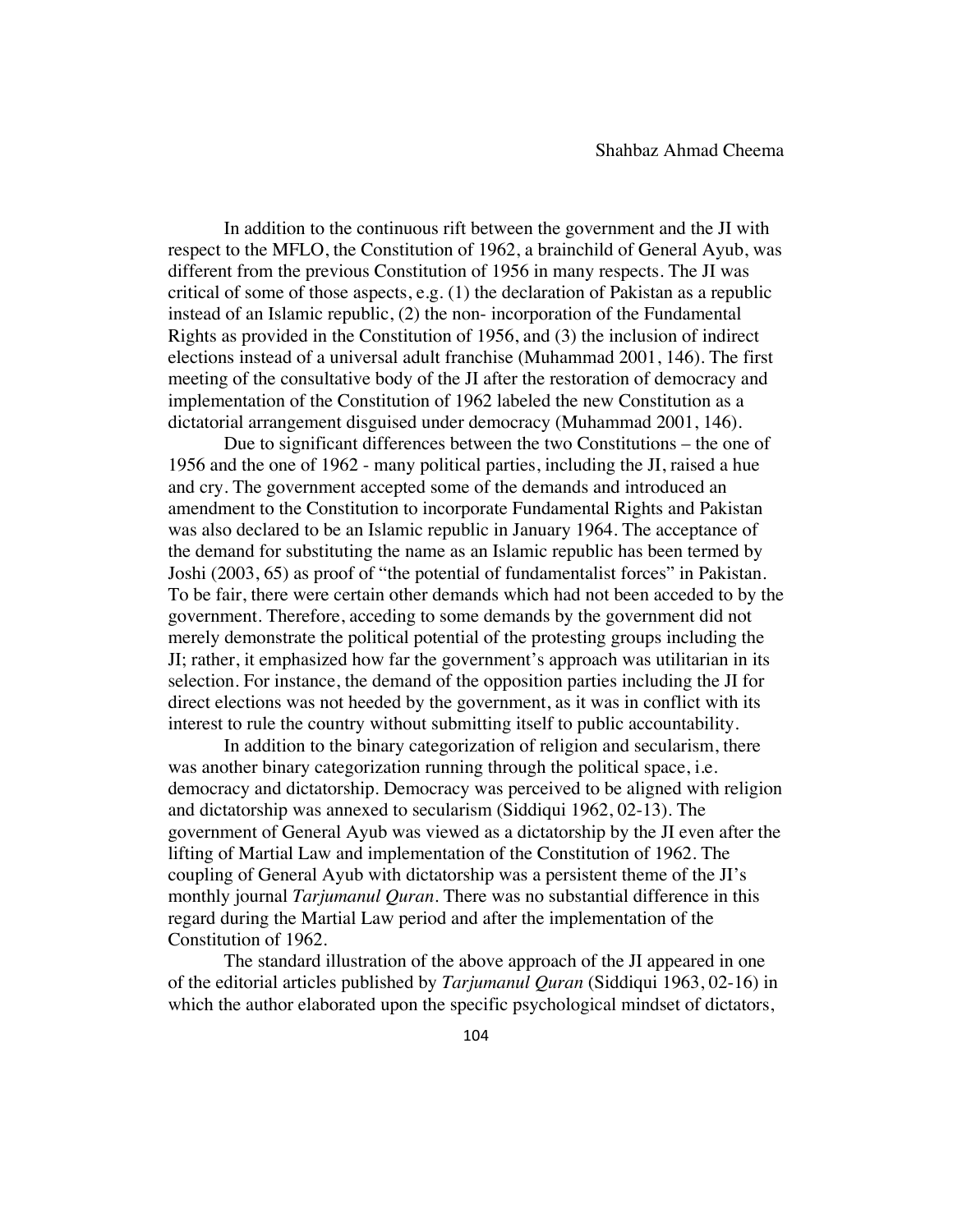relying on the examples of Alexander the Great and Hitler. This exercise was not meant to be just academic; it had definite political implications for its context and was carried out in order to make a connection with General Ayub. Thus, there was an ever-growing aversion to General Ayub, which was ultimately reflected in Maududi's announcement that "even if Convention Muslim League [General Ayub's party] nominated an angel [in future elections] the Jamaat would oppose him" (Nasr 1994, 154).

Associating the government with dictatorship after the implementation of the Constitution of 1962 was supplemented by the self-portrayal of the JI as an unconditional supporter of democracy. The JI's support for democracy was criticized by its opponents as an undue reliance on Western democratic norms (Siddiqui 1965b, 02). The JI's stance was not without reason; the JI was hopeful that democracy would provide an opportunity to it to establish an Islamic state. The JI virtually romanticized democracy as the only available mode of human salvation in the political arena at that time, describing the evolution of constitutional means of change as a victory of humanity over anti-human forces (Siddiqui 1964, 10).

The JI was also given a tough time by state authorities due to its untiring struggle against the government. The political activities of the JI were hampered on different pretexts. For example, the JI scheduled an annual meeting in October 1963 but were not given permission to hold it at its scheduled venue, i.e. the famous Minto Park<sup>16</sup>; the JI had to shift to *Bhatti* Gate, which was not an appropriate place to organize such a gathering (Muhammad 2000, 504). Meanwhile, the government also enacted an Ordinance to prohibit the use of loudspeakers in public places. One of the purposes of such an enactment was to create hurdles in the smooth running of that scheduled meeting, according to the JI (Muhammad 2001, 154). Despite such preventive arrangements, the JI decided to hold its scheduled meeting. The meeting was attacked and even a few shots were fired as Maududi was addressing the opening session; one of the JI workers was killed during the incident (Nasr 1994, 154).

The JI's attitude against the government was also hardened by a series of events which took place at the beginning of 1964. The official permission to publish *Tarjumanul Quran*, the JI's monthly journal, was withdrawn on 3rd January 1964. On  $6<sup>th</sup>$  January 1964, the JI was proscribed. These events occurred just before the President's assent to the first amendment of the Constitution on

<sup>!!!!!!!!!!!!!!!!!!!!!!!!!!!!!!!!!!!!!!!!!!!!!!!!!!!!!!!!!!!!</sup> <sup>16</sup> Now *Minar-e-Pakistan*, Lahore.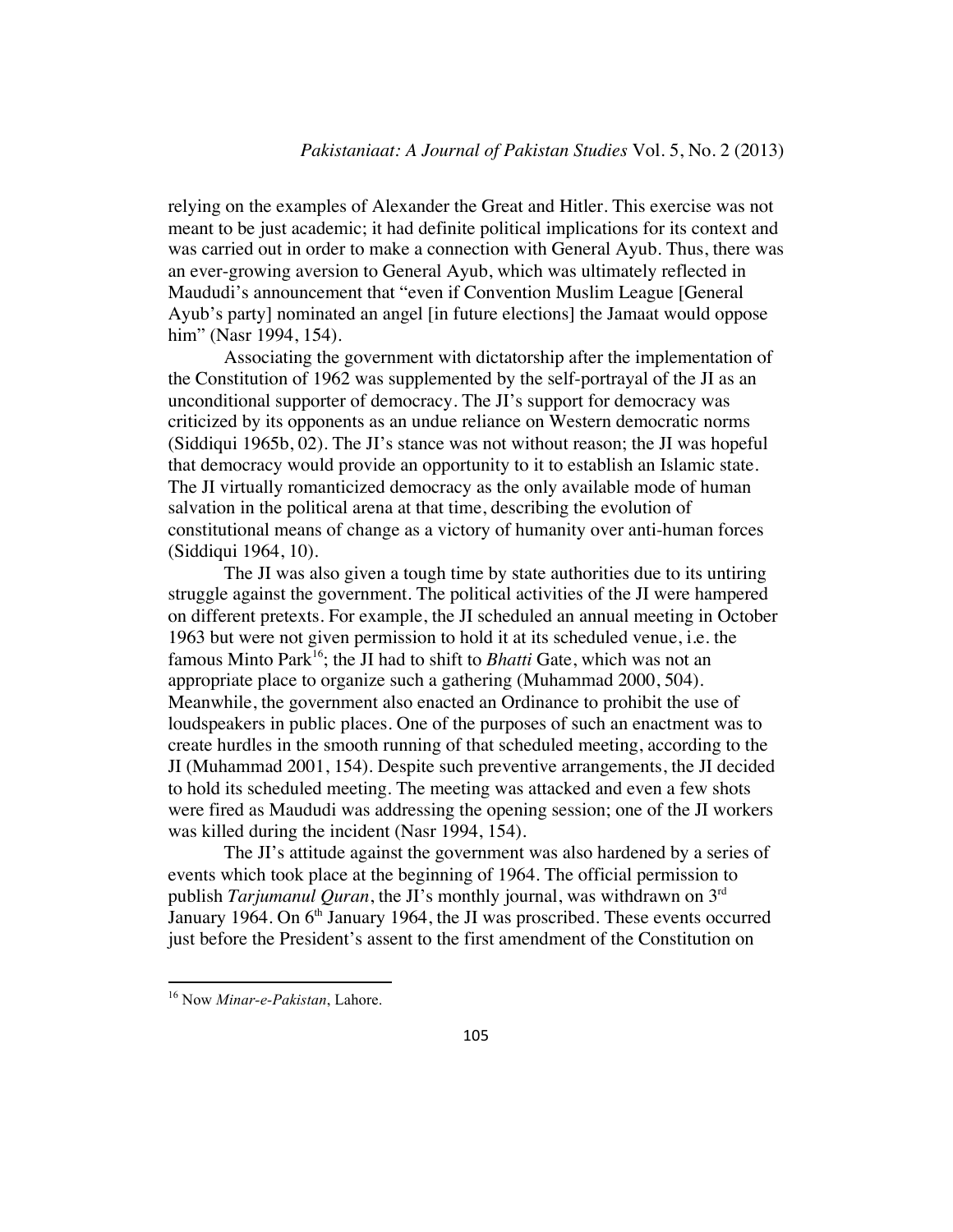$10<sup>th</sup>$  January 1964 (Muhammad 2000, 505), introducing Fundamental Rights into the Constitution of 1962. According to the JI (Muhammad 2001, 156), the President's assent to the first constitutional amendment was deferred to avoid judicial scrutiny of discriminatory governmental measures taken against the JI so that the latter could not get any relief on the basis of Fundamental Rights through courts. The proscription of the JI was immediately followed by imprisonment of its entire consultative body including Maududi (Nasr 1994, 154).<sup>17</sup>

The main leadership of the JI was still in prison when the Combined Opposition Parties decided to contest the forthcoming Presidential election in January 1965. The meeting of the Combined Opposition Parties to deliberate on the election was not attended by the frontline leadership of the JI, though some of its representatives were present in that meeting (Muhammad 2000, 510). After the deliberations, the opposition requested Fatima Jinnah to contest as a candidate for the President of Pakistan. Maududi was later contacted in prison and was "convinced...of the urgency of the situation and the necessity of giving Fatima Jinnah unwavering support" (Nasr 1994, 155). The proposal of the Combined Opposition Parties was accepted by the JI albeit with some hesitation and, thereafter, the latter jumped into the political arena with religious vigour to support Fatima Jinnah as a presidential candidate. The hesitation was expressed due to the fact that the JI had time and again asserted that an Islamic state should only be ruled by a Muslim male. After his release from prison, Maududi announced in a public meeting that there was no merit in General Ayub except that he is a man and there was no demerit in Fatima Jinnah except that she is a woman (Muhammad 2001, 162).

The JI's support of Fatima Jinnah led to a religiously-motivated debate as to whether a woman can become a head of an Islamic state or not. The irony of the situation was that General Ayub was supported by a significant segment of the traditional *ulama*; they were supporting him because he was a man whilst also producing a series of *fatwas* against the JI for its support of a woman (Nasr 1994, 155). The response of the JI would have been straightforward and simple, had it proclaimed that it supported Fatima Jinnah for political reasons exclusively. But the JI's perspective on Islam, that it encompasses all aspects of life, placed it at

 $17$  According to Nasr (1994, 155) forty-four members were arrested in that anti-JI move by the government. But as per the general secretary of the JI the total number of detainees was fiftyfour (Muhammad 2001, 156).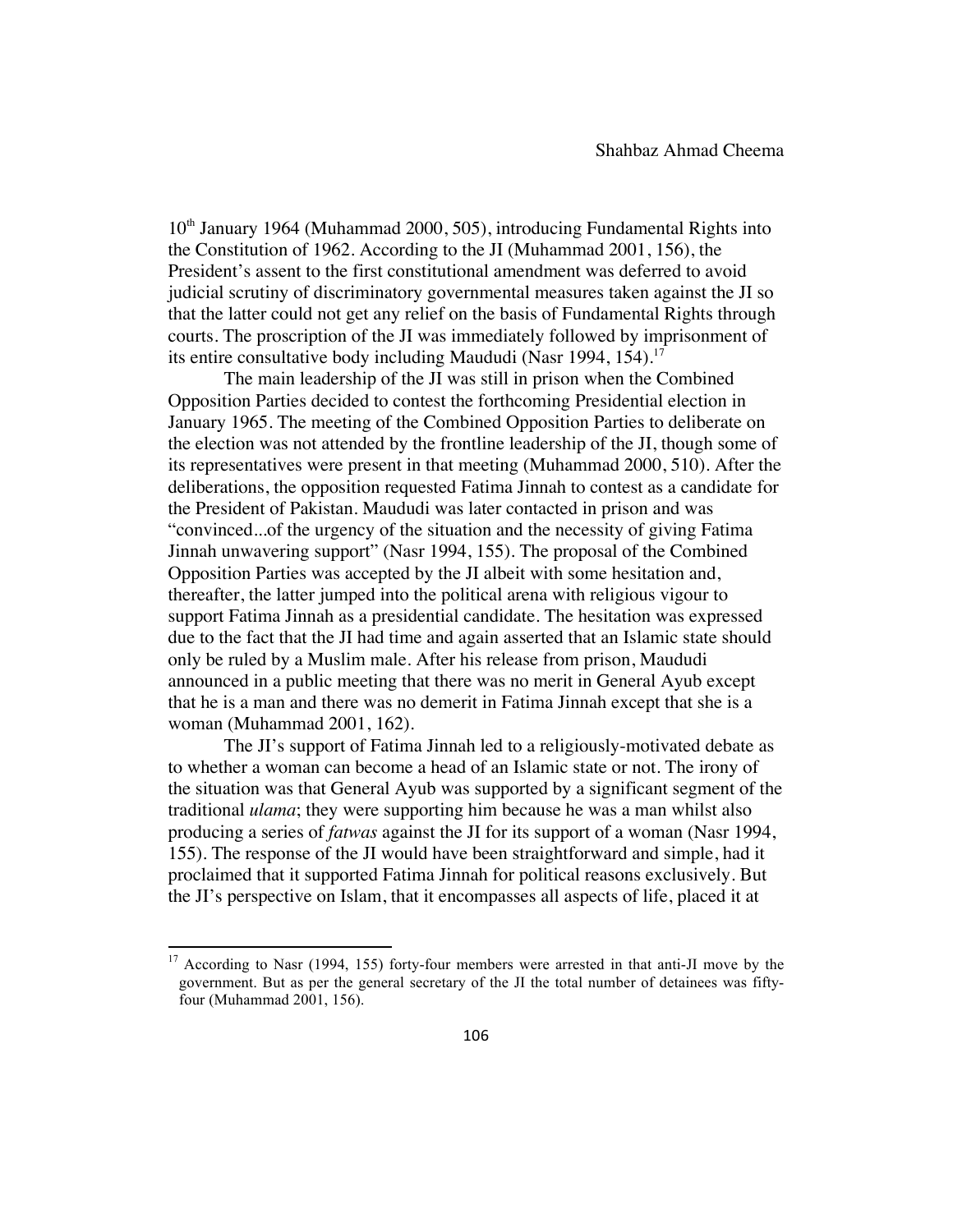the centre of the controversy as to whether supporting a woman candidate was a religiously commendable act or not.

Both sides of the debate had arguments to support their respective stances<sup>18</sup> and were referring to similar religious texts and material for substantiating exactly opposite positions. One group was supporting a man as a candidate eligible for headship of an Islamic state and the so-called secularist General Ayub was the sole beneficiary of this stance. The other group was trying to portray the position that in exceptional circumstances, a woman could become leader of an Islamic state.

Both these positions were basically the human understanding of religious evidence and how it might be applied to specific circumstances. Both groups were of the opinion that as per the general rule, a man should be a leader of an Islamic state and their basic difference pertained to whether the prevailing situation was sufficient to warrant resorting to the exception of supporting a woman for that post. Thus, the question which needed to be settled was whether existing circumstances on the political scene justified a departure from the norm. The JI was willing to regard them as such and attempted to justify its position while relying on various principles derived from Islam (Siddiqui 1965a, 02-16; 65-72). For example, it argued that any change in time, circumstances and intentions was likely to change a rule (Siddiqui 1965a, 06) and that the end justifies the means (Shehadeh 2003, 47). The JI's approach was severely criticized by one of its excomrades, Islahi<sup>19</sup> (2000, 219-249). Islahi (2000) was of the opinion that "dire

 $18$  The Conventional Muslim League (General Ayub's party) published many pamphlets to show the inconsistencies and contradictions in the JI's stance. For example, "*Mohtarmaa* Miss Fatima Jinnah *aur* Jamaat-i-Islami" and "*Aurat aur Mansaba* e *Saddaarat.*" The first had highlighted the contradictions between the JI's standard stance on political participation of women and its support for Fatima Jinnah, while the second had compiled numerous *fatwas* from *ulama* across the country to demonstrate the irreligious nature of the JI's support. The Combined Opposition Parties also reciprocated in the same manner. One of the most important pamphlets published by it had collected the opinions of *ulama* to substantiate its stance of supporting Fatima Jinnah (*Kiya Aurat Muslamanoun ki Serbaraah ho sakati hai*?).

 $19$  It is pertinent to mention that Islahi was one of the important leaders of the JI till he went his separate way in 1958. Islahi was of the view that the constitution of the JI confers dictatorial powers to its president/*ameer* (Muhammad 2000, 387). Islahi (2000, 53-78) has himself written about the series of events which culminated in his resignation from the JI. The rift between him and Maududi started when the latter pressured a central committee, constituted for a particular purpose by the consultative body of the JI, to resign from its task. Islahi was of the opinion that Maududi as president/*ameer* of the JI could not ask such a committee to resign which had been constituted by the JI's consultative body.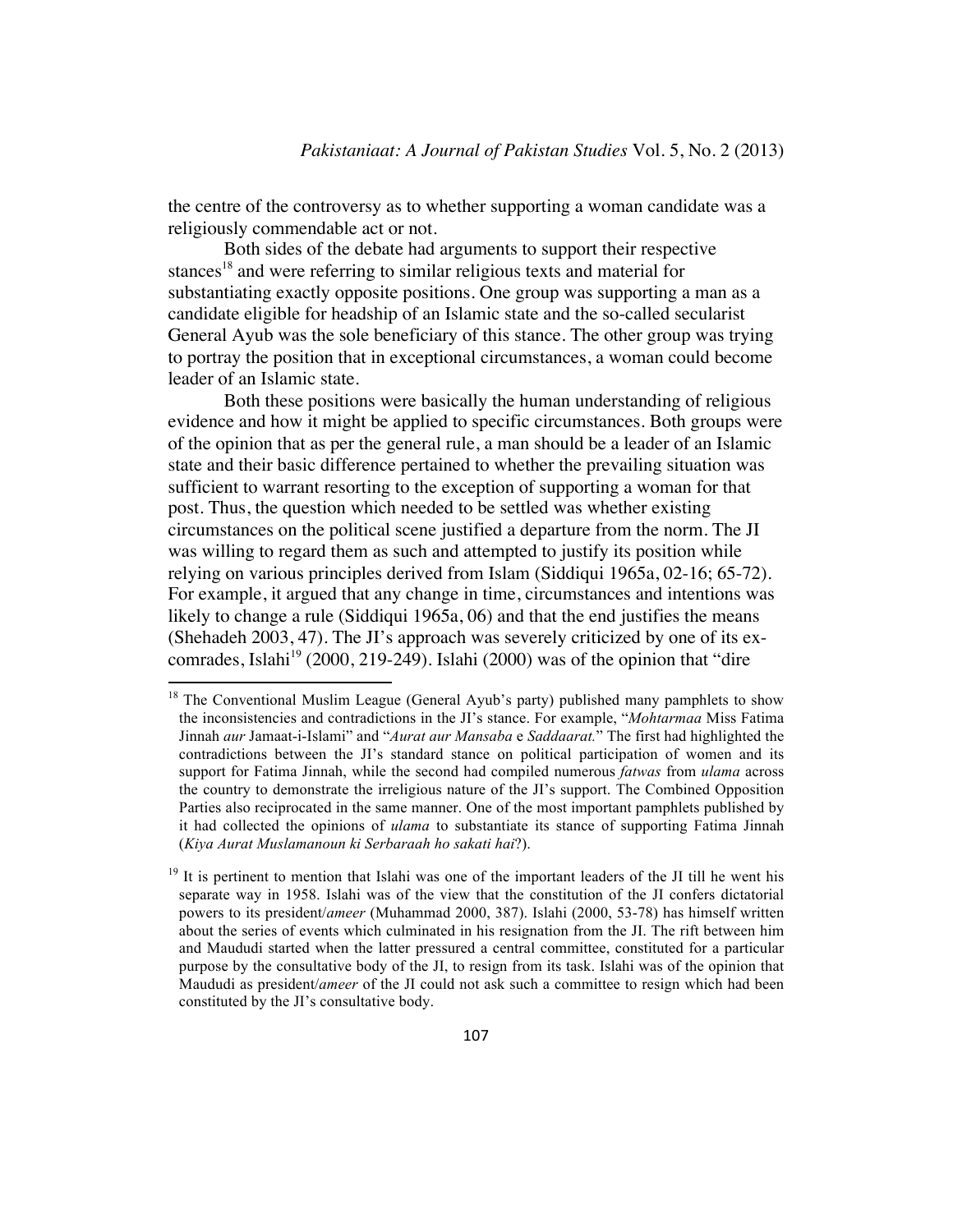circumstances" cannot justify conversion of any prohibited act into a permitted one.

The JI then faced a perplexing situation: on the one hand, it was trying to demonstrate that its opinion had not been influenced by its strained relationship with the government, and on the other, it was asserting that the exigency of the situation had warranted treating the prevailing situation as exceptional (Siddiqui 1965a, 03). This manner of argument by the JI was contradictory on the face of it. If we accept that the JI was not influenced by the prevailing circumstances in reading the divine, then we have to presuppose that it was situated outside the political context of that time. If the last presupposition is accurate, then how was it possible for the JI to evaluate the exceptional nature of the circumstances?

Such a perplexing situation demonstrates the dilemma of the religiouslyoriented politics of the JI, as it had to demonstrate unequivocally, even to its own supporters, that its religious stance was not influenced by its political circumstances and motives. This objective was difficult to achieve without relativizing the human aspect of its reading of the divine and deemphasizing the peculiarity of its socio-political context. This is what the JI exactly did. The fact of the matter is that the JI experienced a tough time due to the various discriminatory measures of the government and these measures contributed in pushing the JI to support Fatima Jinnah. Were it not for the strained relationship between the JI and the government, there would have been negligible possibility of supporting Fatima Jinnah in the presidential election. So the prevailing sociopolitical context constituted as a significant component in shaping the authenticity of the JI's stance regarding the headship of an Islamic state by a woman.

#### **4. Hudood Ordinances, 1979 (HOs):**

This section looks at the political scenario and context of Pakistan a decade later in order to appreciate the JI's stance on the HOs. The JI's stance in this regard cannot be properly understood without an appraisal of the prevailing circumstances and goodwill between the JI and Zia-ul-Haq's government. This analysis underscores the significance of that particular context in shaping the authenticity of the JI regarding the HOs.

Pakistan was engulfed in a political crisis after the national elections of 1977. As a consequence, the then Chief of Army Staff General Zia-ul-Haq imposed Martial Law on the country. General Zia was known for his religious devoutness before his usurpation of power, and his personal inclinations had influenced his way of governing the country (Nawaz 2008, 359). Political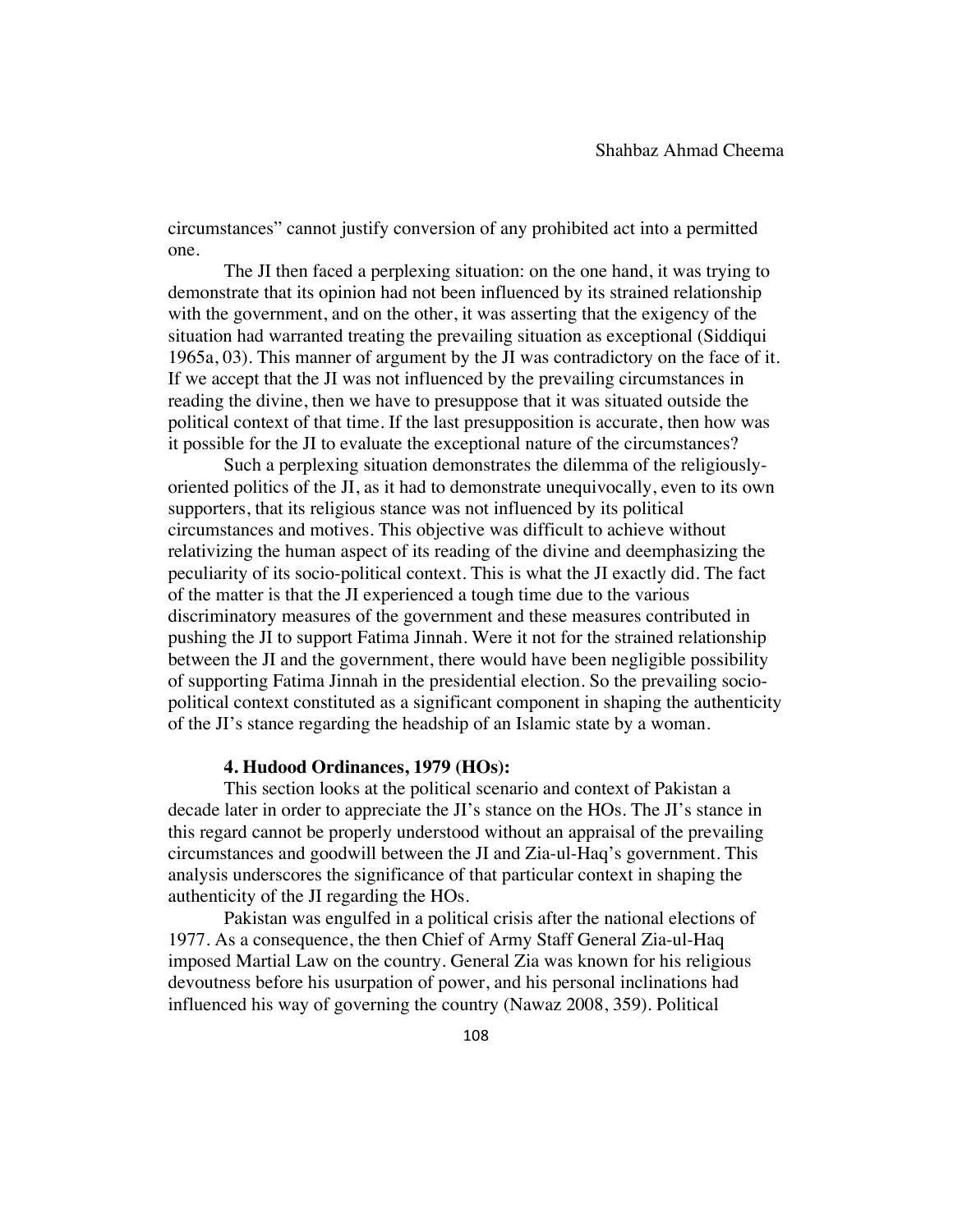developments in the country at that time also provided every opportunity for employing the slogans of Islam. These developments were partly contributed to by the *Nizam-e-Mustafa* (system of the Prophet Muhammad) campaign of the Combined Opposition Parties against the government of Zulfiqar Ali Bhutto. These parties contested the national elections of 1977 under the alliance known as the Pakistan National Alliance (PNA). The elections were won by Zulfiqar Ali Bhutto's Pakistan People's Party (PPP). Thereafter, the alliance leveled allegations of massive vote rigging against the incumbent Prime Minister Bhutto and launched a protest campaign (Rizvi 1988; Nawaz 2008). This campaign was later on transformed into a demand for the enforcement of *Nizam-e-Mustafa* in the country (Rizvi 1988, 233).

Thus, in addition to Zia's personal religious inclinations, a religiouslymotivated political campaign laid down the framework and strategy of how to prolong his stay in power. The international community was not very critical of the rise in religious fervor of the country as such heightened religiosity was necessary for containing the imminent threat of the USSR in the region (Nawaz 2008).

The JI was one of the component political parties of the PNA and also significantly instrumental in bringing the campaign of *Nizam-e-Mustafa* to a climax. After the imposition of Martial Law, the JI had to make a choice between the pro-democracy alliance led by the PPP and Zia's regime. The list of grievances held by the JI against the PPP's previous government was enough to keep it from standing hand in hand with the pro-democracy alliance. The then president/*ameer* of the JI Main Tufail Muhammad was arrested and put behind the bars (Muhammad 2001, 259). One of its prominent leaders, Dr Nazir,  $^{20}$  was murdered during that period (Muhammad 2001, 265). There were numerous other incidents reported by the JI of maltreatment, imprisonment and killing of its workers and of throwing hand grenades at its public meetings (Muhammad 2001, 259; 265-267). Even families of the JI's leaders were not spared. For instance, Mian Tufail Muhammad's (*ameer*/president of the JI) wife and son were arrested and put behind the bars by the PPP's regime (Muhammad 2001, 267). Bhutto's regime tried to shut down the JI's newspaper *Jasarat* and arrested its editor Syed Salahuddin and mistreated him during his imprisonment (Muhammad 2001, 240; 251). According to the JI, these incidents could not have been successfully staged without the involvement of the PPP's government (Muhammad 2000; 2001). The

<sup>20</sup> Member of the Parliament.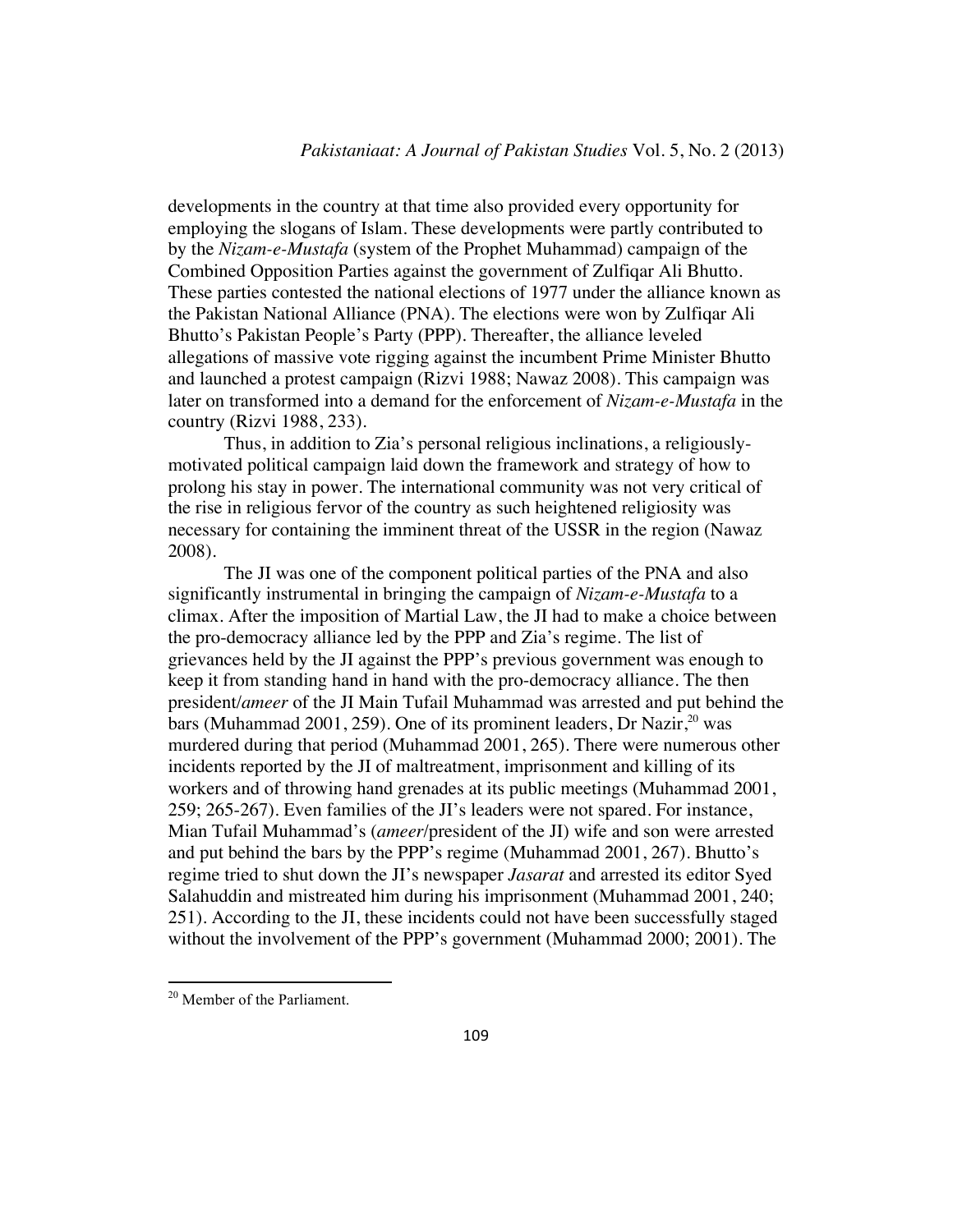JI termed Zulfiqar Ali Bhutto's regime as a "black period" in Pakistan's political history and specifically condemned the latter's discriminatory attitude against the former (Siddiqui 1978b, 03-05). Therefore, the JI's option was simple and made easier by regular pronouncements of General Zia to initiate a comprehensive policy of Islamization in the country.

The democratic rhetoric, an essence of the JI and its journal *Tarjumanul Quran* during its struggle against General Ayub, was noticeably invisible during Zia's Martial Law. Nasr (1994, 189) states that this change of heart in the JI's stance created disharmony between the JI's ideological position of Islamizing the country and its political aims which were hitherto dependent on the continuity of the democratic process. This shift was negotiated by the JI through prioritizing its ideological position and political aims. The ideological position was an end and the political aims of achieving it through democracy were a means to that end. But if the end was likely to be achieved through other means, i.e. Martial Law, then there was no harm in opting for that. The contradiction inherent in this shift was blurred by highlighting the dictatorial way in which the democracy was run during the Bhutto-led PPP government (Siddiqui 1978f, 06).

General Ayub's Martial Law and its initiatives were viewed by the JI as suspicious and supportive of secular segments of the country. In this new scenario under the Islamized leadership of General Zia, the selection of words and phrases had undergone an enormous transformation particularly during the initial few years of Zia's government. There was widespread optimism and jubilation within the JI regarding Zia's initiatives to Islamize the country and insistence on the bone fide intentions of Zia's government in this regard (Siddiqui 1978a, 02-08; 1978c, 02-08). In an editorial of *Tarjumanul Quran*, the Martial Law team, including its civilian component, was regarded as the first team ever in Pakistan's history with bona fide intentions and the requisite qualifications to implement Islamic law (Siddiqui 1978f, 02). In the same editorial, the JI's stance regarding Martial Law was justified as it was more important to implement Islamic laws rather than fruitlessly support democratic government in the country.<sup>21</sup> It was pointed out in some editorials of *Tarjumanul Quran* how coercive force was

 $21$  There were scores of other editorials/articles/interviews suggesting how to Islamize different social and institutional aspects of the country. For example, how to revive Islamic system pertaining to *salat*, *zakat*, oath, expenditures and *Ramadan* (Siddiqui 1978d, 02), how to Islamize the education system (Siddiqui 1978g, 02), and how to bring Islamic reforms to the taxation system (Maududi 1979, 10-12).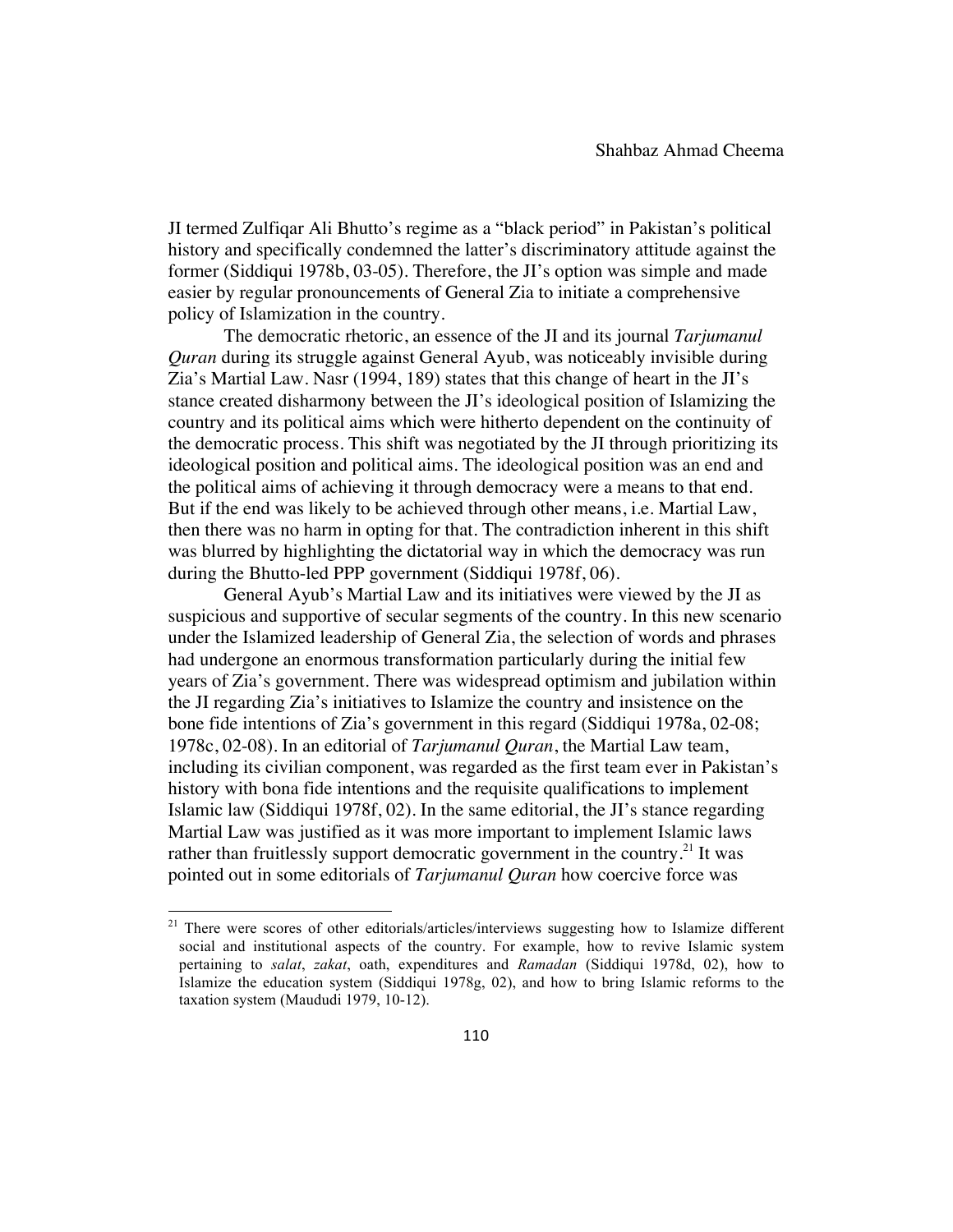important for bringing about any change in society (Siddiqui 1978c, 05-06; 1978e, 05-06). Such debates reflected the relevance of the socio-political context in which the JI was constrained to make concessions to a military government, especially in the face of the expected coercive measures of Zia's Martial Law. This was also meant to prepare the minds of its supporters for such measures.

This attitudinal change represents a consistent thread of the JI's romanticism regarding state-oriented institutions to transform a country. In General Ayub's Martial Law, these institutions were viewed as tools in the hands of secular segments and therefore worthy of condemnation, but in General Zia's regime these institutions were supportive of the Islamic agenda and hence appreciated and viewed positively.

For instance, in General Ayub's period the constitutional protection of the MFLO from judicial review on the touchstone of Fundamental Rights was conclusive proof of the secular tendencies of the government. The same kind of protection of the MFLO from judicial review on the basis of the touchstone of Islam from the newly-constituted Shariat Benches was "astonishing" but did not constitute sufficient proof to shake the JI's belief in Zia's bona fide intentions (Siddiqui 1979a, 07). The protection extended to the MFLO by Zia's government from the Shariat Benches was a more serious issue as compared to General Ayub's constitutional protection, due to the fact that the former government was making big claims for the Islamization of the country, and the sole purpose of establishing the Shariat Benches was to ensure all laws should conform to Islamic dictates through the judicial process. Thus, it ought to have been severely criticized as to why the MFLO was extended protection from this scrutiny despite claims of thorough Islamization, but the JI did not do that.

Given this background, the JI's unconditional support of the HOs ought to be viewed as a continuous reflection of its excessively positive attitude towards Zia's Martial Law (Siddiqui 1979b, 02). The JI's approach to Islamic criminal law and particularly *hudood* punishments has been explicitly spelled out by Maududi in his writings (Maududi 2001, 320-329; 1962, 54-59). According to his approach, the implementation of *hudood* punishments without properly preparing a society for that purpose would amount to *zulm* or injustice.

Maududi (2001, 320-321) has observed that without massive social reforms, we cannot resort to implementation of *hudood* punishments. For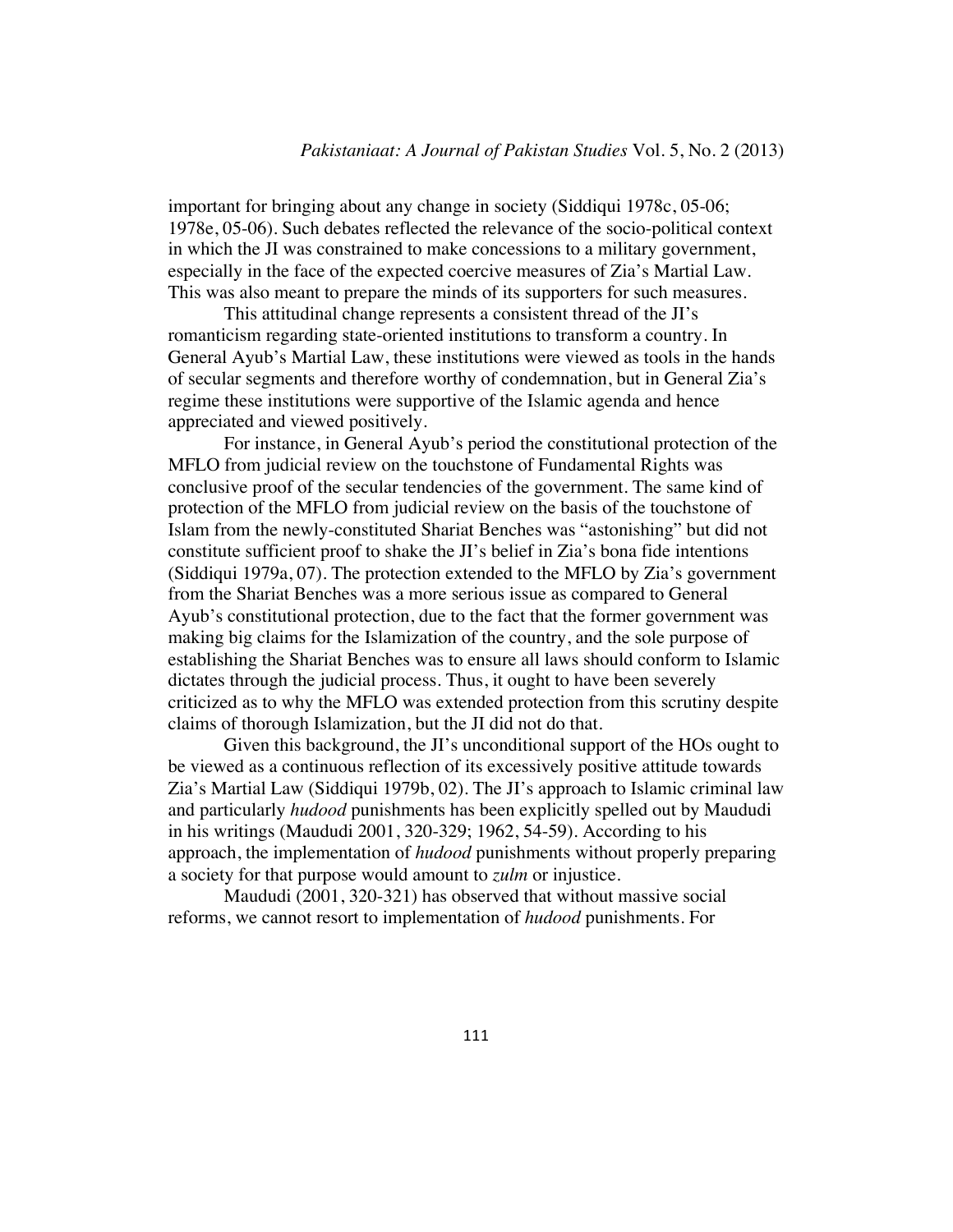example, before resorting to *hadd* of *zina, <sup>22</sup>* a society should establish separate social spheres for men and women. It should also discourage other factors which may have an encouraging effect on the commission of *zina*. It ought to have a standard system of marriage and divorce as per Islamic dictates. On the other hand, if the commission of *zina* is made easier and all sorts of encouragement for its commission are widespread in a society, then there is no justification for resorting to *hudood* punishments (Maududi 2001, 320-321).

Maududi (2001, 321-322) has contended that if *hadd* of theft is intended to be introduced without eliminating those factors which tempt someone to commit it or without having established an Islamic system of financial regulation, then its implementation would not be justified. According to him, the Islamic system of financial regulation is characterized by implementation of *zakat*, elimination of interest, and the fair distribution of wealth. Moreover, there ought not to be an excessive imposition of taxes and the necessities of life should not be beyond the reach of common people due to exorbitant prices (Maududi 2001, 321-322).

Maududi (1962, 59) has also distinguished between two situations which ought to be kept in view regarding any debate on *hudood* laws: the first where a *hudood*-based system is working, and the second where it is planned to be introduced. He (1962, 59) opines that the latter situation requires a more prudent approach. It implies that the delay in the introduction of a *hudood*-based system is affordable in the latter situation, and in the meantime, efforts should be made for the prevention of socially encouraging factors for the commission of *hudood* offences, rather than introducing the system of *hudood* first and then trying to focus on such social factors.

Having read the above elaboration of Maududi, if one analyzes the JI's stance on the HOs of General Zia (Siddiqui 1979b, 02), one is bound to be surprised as there is a wide gap between the theory and the practice. The JI extended its unconditional support to the HOs (Siddiqui 1979b, 02) without considering the prerequisites as laid down by Maududi. A question ought to have been raised from within the JI as to whether society was brought to the level specified by Maududi where such punishments could be enforced. If the prerequisites were not met, then what sort of necessity was there to

<sup>&</sup>lt;sup>22</sup> Hadd literally means limitation but in Islamic Criminal Law it is employed to refer to the maximum penalty prescribed for some offences in the Quran and Sunnah. *Hadd* of *zina* means maximum penalty for illicit sexual intercourse.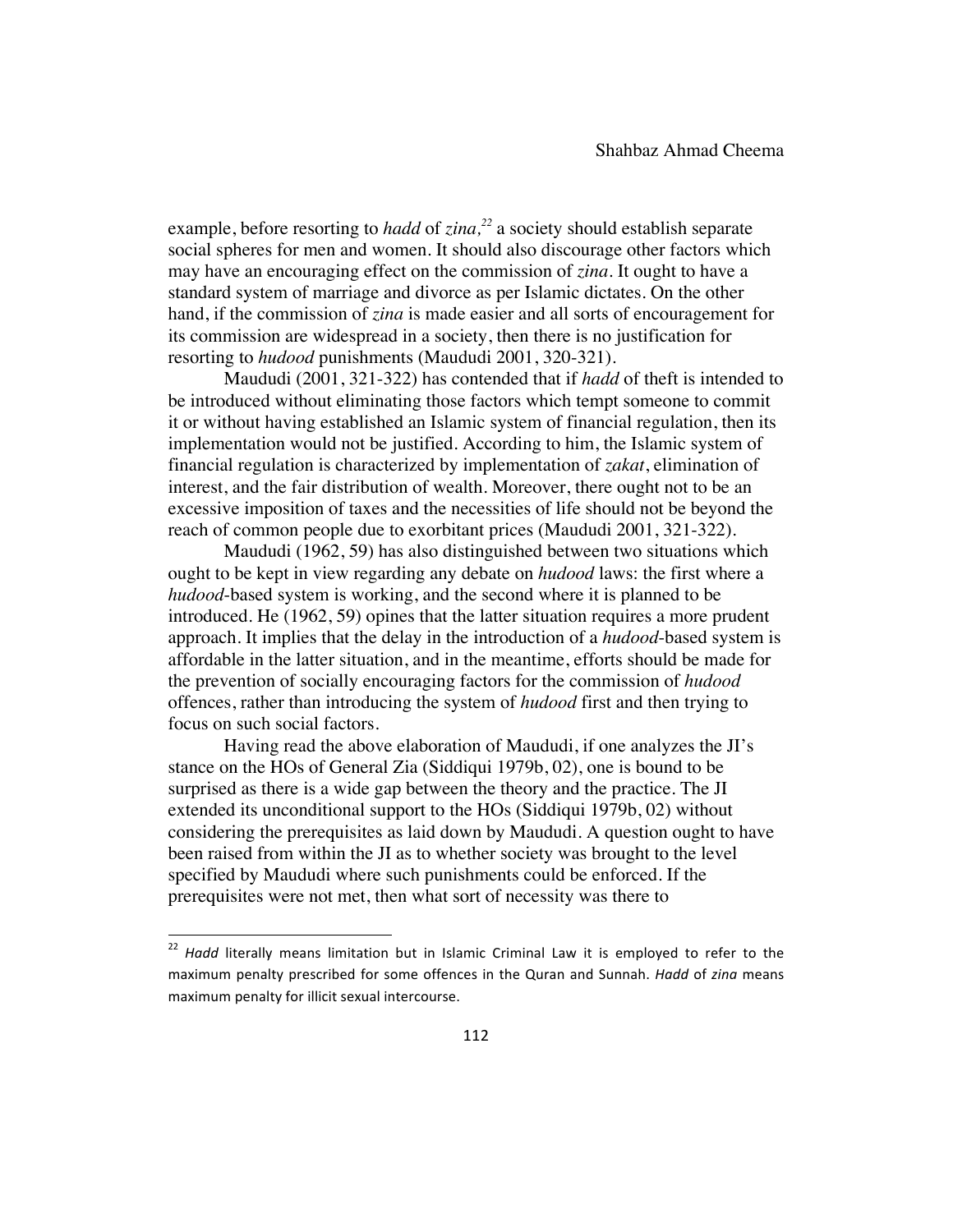unconditionally support the HOs? This situation illustrates how the political exigencies of the period drove the JI to rearticulate its authentic version regarding *hudood*.

The gap between the "standard" stance and its practical manifestation was attributable to many factors. One of them, i.e. goodwill between the JI and Zia's government, has already been referred to earlier in this section. No doubt one cannot understate the part played by the JI in deviating from its own "standard" approach, but at the same time it needs to be emphasized that it was facilitated by a particular context. At the time of the Zia's coup, the JI was a part of the opposition alliance (PNA) and this alliance joined Zia's government (Muhammad 2000, 357). On the one hand, the JI was aiming to "share the credit" of the government's policy of Islamization (Rizvi 1988, 236). On the other, it was apparently tired of its overwhelming oppositional politics during General Ayub and Prime Minister Bhutto's regimes (Nasr 1994) and might be expecting to have some respite during Zia's so-called Islamic Martial Law.

Zia's government was actually steered by the army and the civilian component was often bypassed by the military on significant policy decisions (Rizvi 1988, 236). General Zia was apparently very focused on his objective of how to prolong his stay in power. He capitalized on the religious sensibilities of the people and in this manner, expanded the power and capacity of the state and his government (Nasr 2001). On the eve of the coup, his government initially promised to hold free and fair elections, but then it started to shift its emphasis to Islamization and accountability in search of legitimacy (Rizvi 1988: Nawaz 2008). To this end, the government was playing its cards very shrewdly. For instance, the HOs were promulgated on the same day as Muslims were celebrating the Prophet's birthday. This religiously-charged atmosphere made it unlikely for the JI to apply a critical gaze on the HOs on the touchstone of Islam.

The JI cannot be exonerated from its part in heightening religious sentiment to this level as its role was pivotal in the campaign of *Nizam-e-Mustafa*. Thereafter, the JI itself became a victim of this heightened religious atmosphere which masked the shift that took place in its own stance. Neither did the JI observe the loopholes in the HOs, nor did the former think the latter worthy of being critically scrutinized as in the case of the MFLO. In the case of the MFLO, the stained relationship between the government and the JI facilitated the latter to critically go through the law and point out its loopholes. But as far as the HOs were concerned, the scenario was dominated by goodwill. Therefore, the JI restricted its role to advising the government in order to keep an eye on the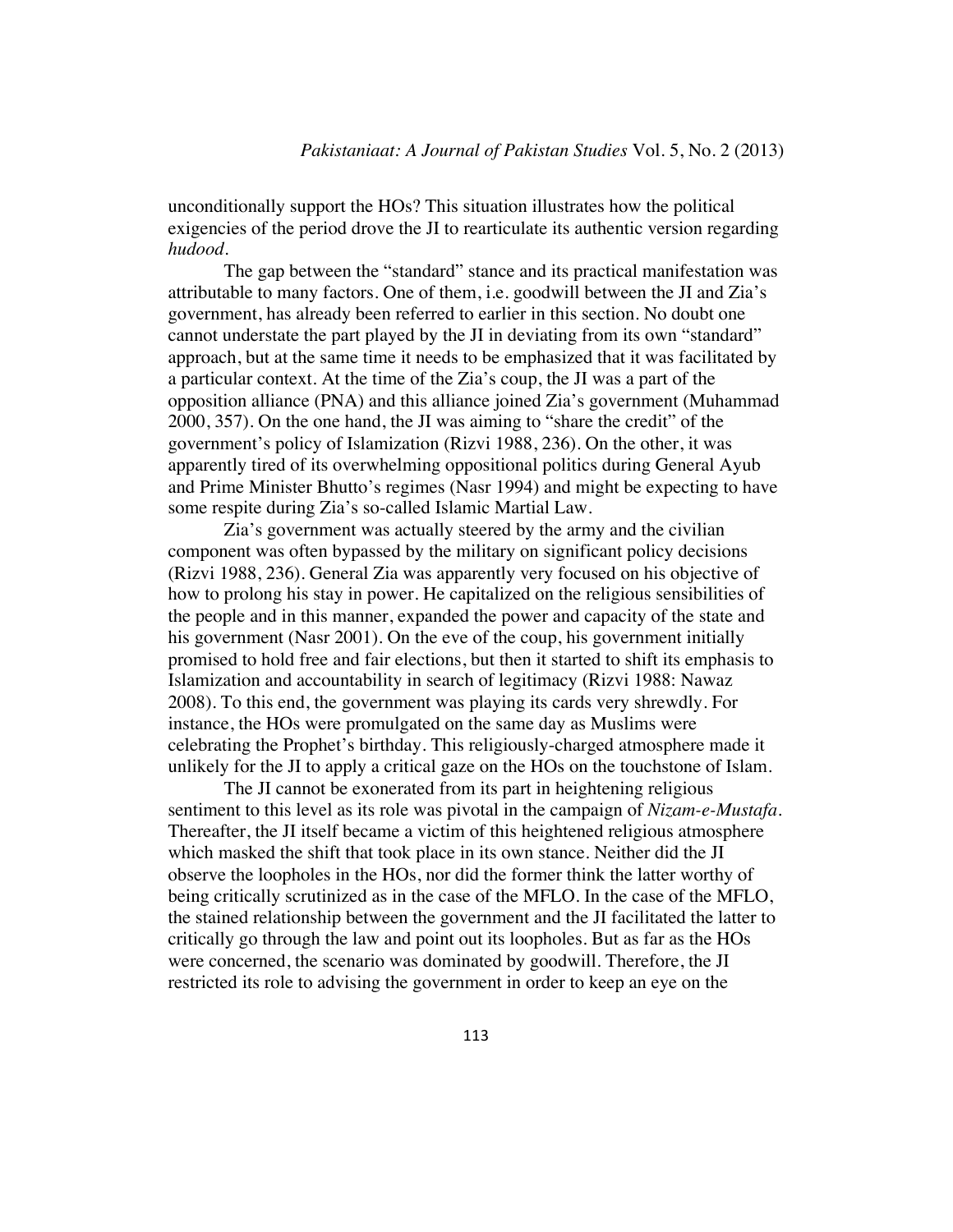implementation of the HOs so that their implementation would not be hampered by the secular segments of the country (Siddiqui 1979b, 04-05).

In its quest for Islamization, the JI basically sidelined those factors which Maududi underlined as necessary preconditions for initiating a *hudood*-based system. The authenticity of the JI regarding the HOs was partly due to its location in a religiously-heightened atmosphere and partly because of its excessively positive attitude towards General Zia's policy of Islamization. Thus, the political context of the country contributed to shape its authenticity and there seems little reason to equate its stance on the HO's with comprehensive representation of the  $divine.<sup>23</sup>$ 

### **5. Protection of Women Act, 2006 (PWA):**

!!!!!!!!!!!!!!!!!!!!!!!!!!!!!!!!!!!!!!!!!!!!!!!!!!!!!!!!!!!!

 The process leading to the enactment of the PWA during Musharraf's regime (1999-2008) represents an important episode regarding the confrontation over women's rights in Pakistan by different political parties. This law was meant to address the loopholes of Zia's HOs, amending some of its provisions. Although the enactment of this law did not fulfil the demand of the human rights activists of totally repealing the HOs, it was a significant step towards minimizing some of the hardships experienced by women victims (Lau 2007, 1307; 1313).

 The PWA has repealed the *hadd* penalty for rape and exclusively brought it within the domain of  $tazir^{24}$  offences. It has also reduced the penalty for a voluntary sexual relationship. Moreover, a strict procedure has been introduced for the initiation of any proceedings which might lead to infliction of the *hadd* penalty.

For our analysis, this section forms the other half of the same debate undertaken in the preceding section. In that section, it has been elaborated how the JI deviated from its previously held authenticity regarding the enforcement of *hudood* laws and extended its unconditional support of the HOs due to the specificity of the socio-political context. This section analyzes how the sociopolitical context of the PWA made it difficult for the JI to review its stance on the

 $2<sup>23</sup>$  There are many scholars who have critiqued the HOs or punishments provided there from an Islamic perspective, e.g. Quraishi (2003), Farooq (2006), Cheema and Mustafa (2008-2009), Ghamidi (2009, 35-136). That is why it would not be a straightforward inference to say that the HOs in its original form were a mirror representation of Islamic dictates on *hudood* laws.

<sup>&</sup>lt;sup>24</sup> *Tazir* is a right of a state to criminalize any act and to prescribe its punishment. *Tazir* is different from *Hadd* whose punishment is provided by *Shariah* itself.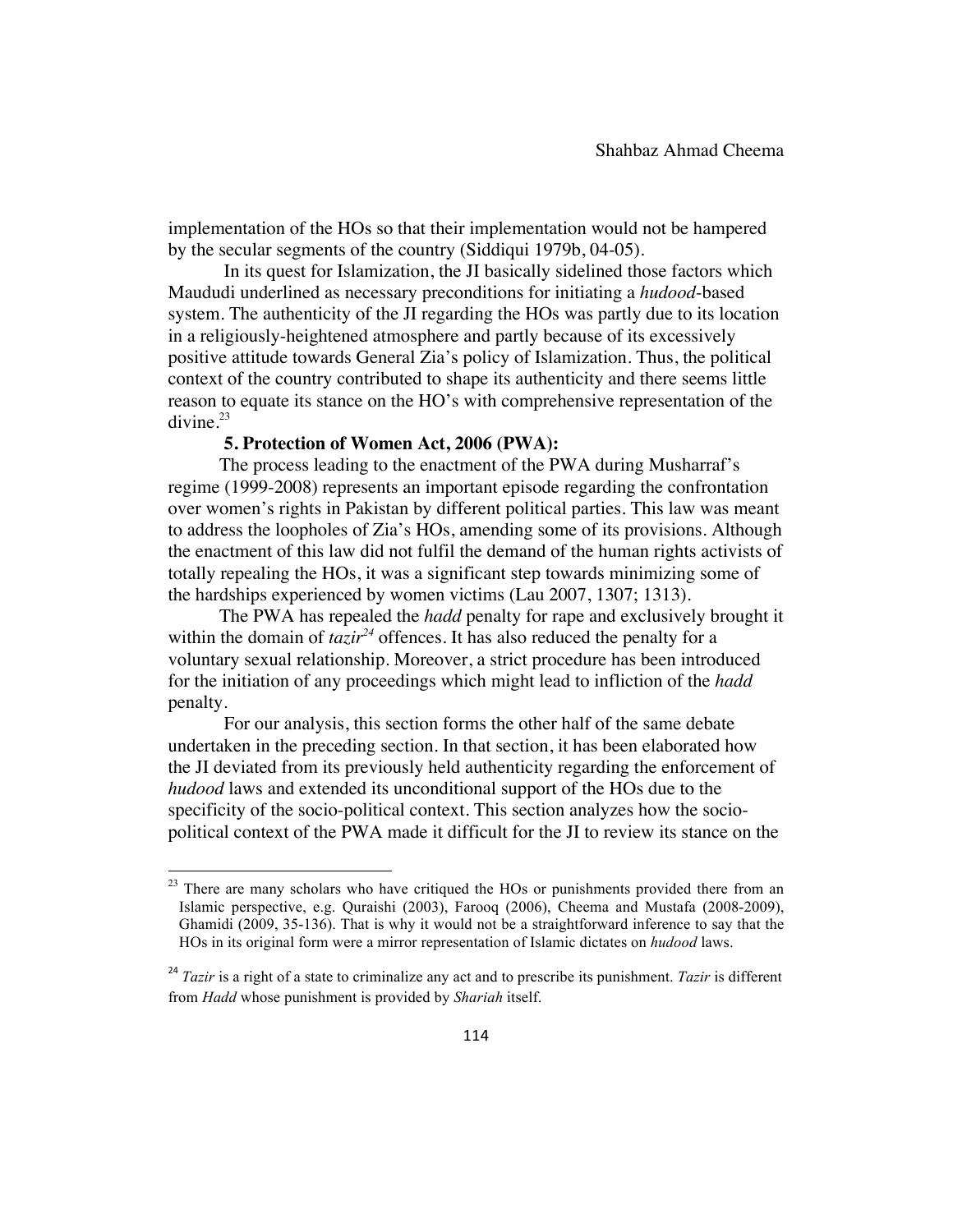HOs. In other words, it highlights the circumstances which contributed to harden the JI's stance in favour of the HOs and against the PWA.

Given the fact that the JI's support of the HOs does not reflect its "standard" opinion as explained in the previous section, one would have expected the JI not to go too far in its efforts to protect the HOs. But the JI branded the efforts of Musharraf's government for enacting the PWA as a "war against *Hudood Allah"* (Ahmad 2006). The religious segment of the country including the JI was apprehensive that the enactment of the PWA would lay down the foundations of a free-sex society and the westernization of the country (Lau 2007; Ghauri 2006). Bearing in mind the strict stance of the JI against the PMA, let us analyze the role of socio-political context for constructing the JI's authentic version.

When the Pakistani Army dislodged the civilian government of Nawaz Sharif on 12th October 1999 under the leadership of General Musharraf, the JI was not very sceptical of the coup. The consultative body of the JI appreciated the coup and demanded that an interim government ought to be put in place for the purpose of carrying out a process of thorough accountability (Ahmad 1999, 03- 05). The coup was also generally welcomed by the public (Malik 2001, 357). The editor of *Tarjumanul Quran* regarded the public jubilance on the coup as a "public referendum" (Ahmad 1999, 05).

General Musharraf's coup was a counter-coup designed to prevent excessive interference in the military by Nawaz's government, and it was not planned in the same way as previous military coups in Pakistan (Malik 2001, 358). After General Musharraf's takeover in October 1999, the Martial Law regime was hard-pressed to find a way to provide legitimacy to its unconstitutional assumption of power as the international response to the coup was not favorable, particularly from the democratic West (Malik 2001, 358; Butler 1999). For instance, the Commonwealth suspended Pakistan's membership from all its organizations and also debarred it from attending the forthcoming summit in South Africa (Black 1999: Deans 1999).

Keeping in view such an unfavorable response, Musharraf thought it appropriate to portray his soft image of an enlightened moderate as a strategy to fill the legitimacy void. The first instance of this kind was his appearance before foreign journalists with his two Pekinese dogs (Burke 1999). The Independent's London reporters regarded it as "another offensive [by Musharraf] to win over international opinion" (Bennett-Jones, O. and Peter Popham 1999). In another effort of the same kind, General Musharraf proclaimed in an interview with *The Guardian* that Attaturk Mustafa Kamal Pasha was his ideal (Burke 1999). Such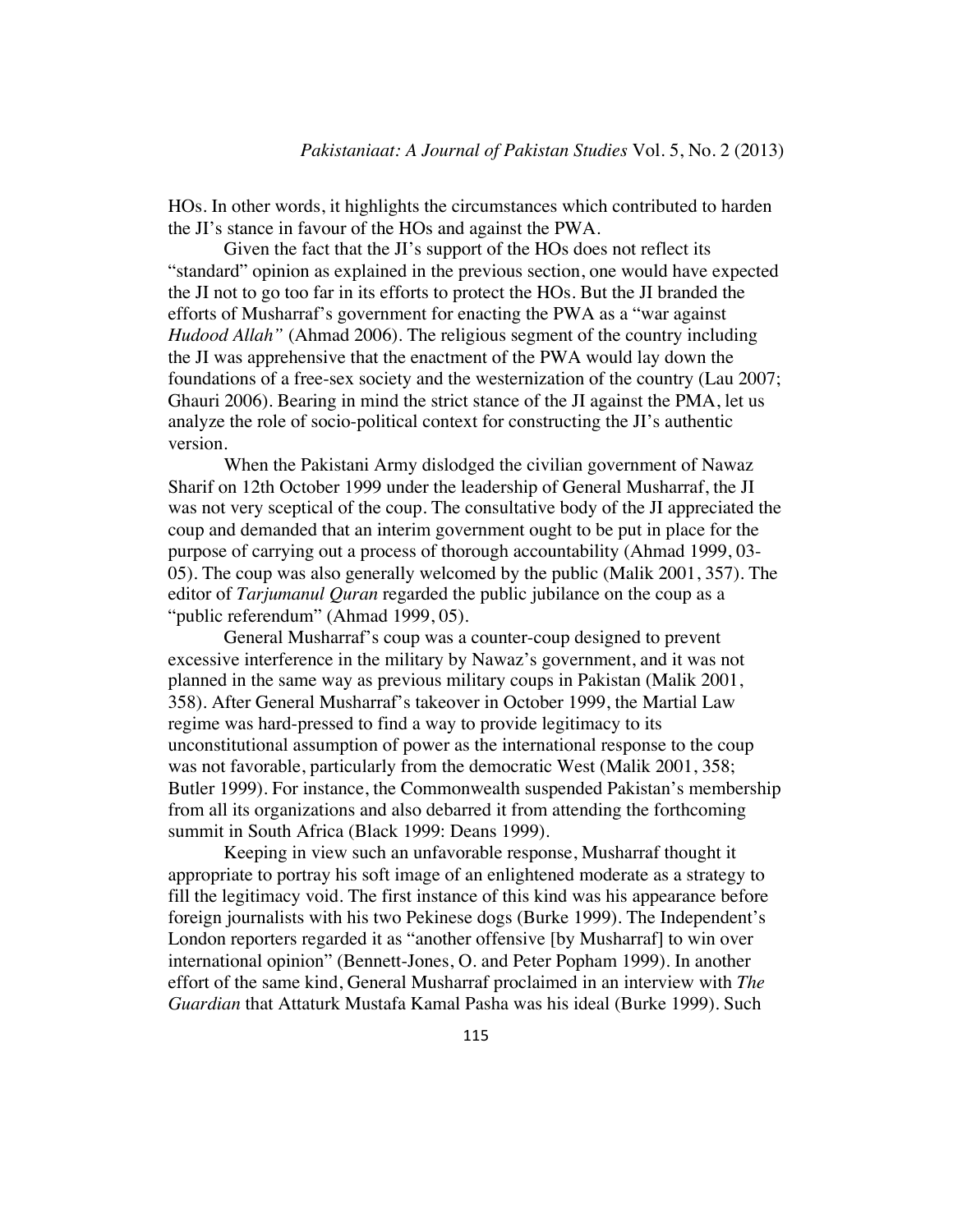efforts of General Musharraf might have had a softening impact regarding his image in the West, but these efforts laid down the basis of a suspicious relationship between General Musharraf and the religious parties, including the JI. These incidents started to dispel whatever goodwill there was between the JI and General Musharraf.

In this scenario, the *Tarjumanul Quran* republished Maududi's critical review of a book written on Attaturk six decades ago (Maududi 2000, 51-55). The review presented the standard version of the JI regarding Attaturk. In the review, Maududi condemned Attaturk's efforts to secularize Turkey by abolishing Islamic law and introducing Western legal codes. Maududi also rebuked him for banning the purdah and encouraging a Western style of liberty for women. Without leaving anything for speculation, the editor of the *Tarjumanul Quran* specifically attributed the re-publication of the review to General Musharraf's idealization of Attaturk (Maududi 2000, 51). So, the stage was once again set for a similar relationship to that of General Ayub and the JI, with the substitution of General Ayub by General Musharraf as far as the secular segment of the society was concerned, while the JI had been consistently occupying the pro-Islam camp.

Thus, the brief period of unspoken concessions between General Musharraf and the JI was soon overtaken by seeds of suspicion. This uneasy relationship was aggravated after the disaster of 9/11, when General Musharraf unreservedly supported the notorious war on terror while the JI unequivocally criticized it. This new situation started to categorize people into pro- and anti-war camps in Pakistan. Given this new categorization, those who were situated in the other camp were liable to be viewed as suspicious because of their support of the enemy. The JI and General Musharraf were in opposing camps and their respective positions made it difficult to accommodate each other. This divide was so decisive and categorical that it did not only influence their war-related perspectives; it started to penetrate every aspect of their mutual relationship. The editorials and articles published in *Tarjumanul Quran* during this period were consistently broadening the scope of the war on terror to connect it to other issues, e.g. identity politics, the nuclear assets of Pakistan (e.g. Ahmed 2004), and the educational system of the country. The frequency of such writings had been definitely on the rise ever since 9/11.

Let us briefly go through some of the editorials and articles dealing with religious education published during the period of the war on terror and the enactment of the PWA. These writings demonstrate how far the war on terror was instrumental in shaping the response of the JI. In one of the editorials of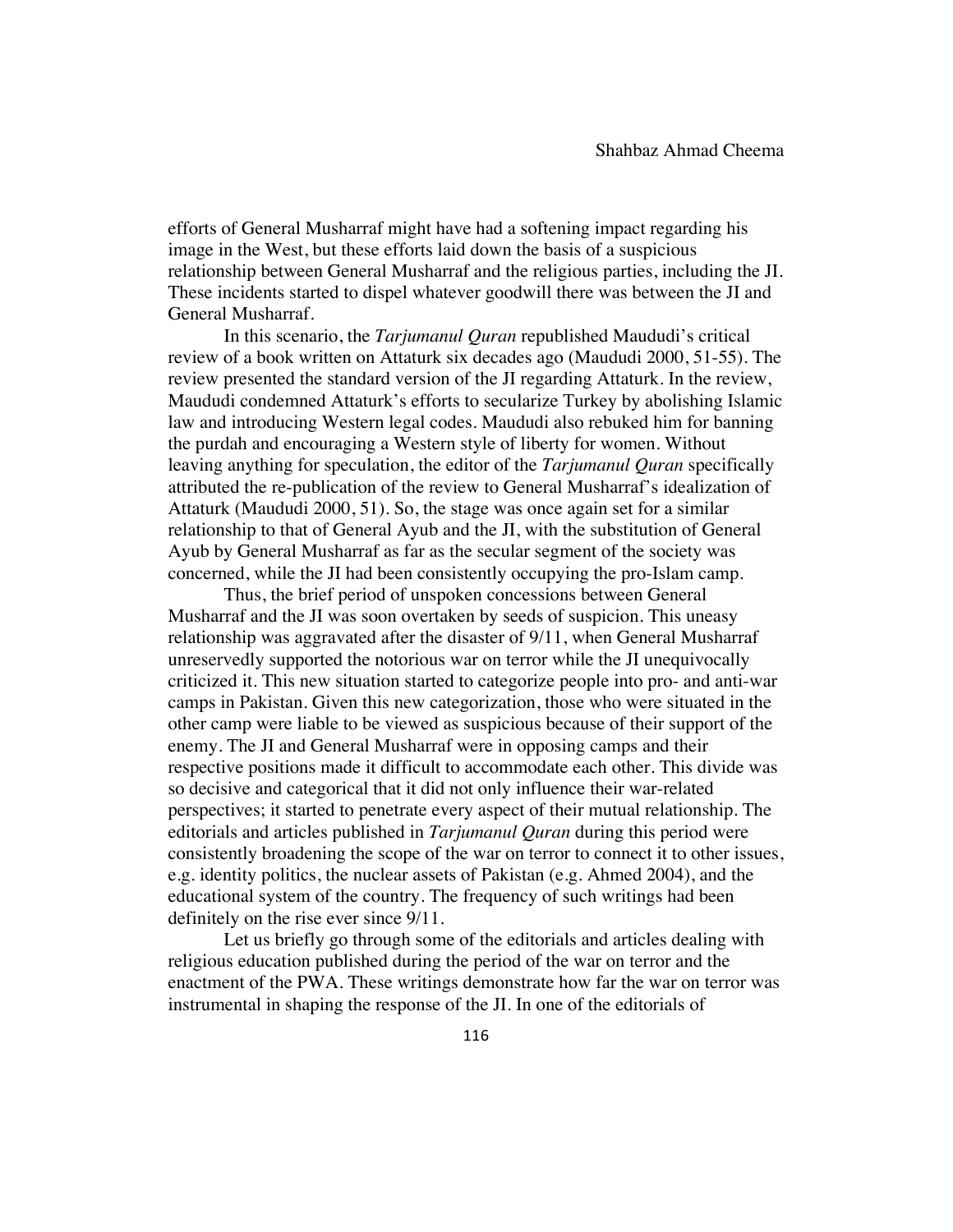*Tarjumanul Quran*, captioned "Weapon of Mass Destruction of New Crusade: Assault on the Education System", Ahmad (2004a) elaborated upon how education was brought into focus when the map of the war was drawn after 9/11. As per the author's point of view, one of the main objectives of such a remapping of the war was to destroy the religious education of Muslims. Ahmad (2004a) stated that the educational system was a main source of the ideological training of Muslims, purifying their individual character and sensitizing them to the unity of *ummah*. But these characteristics are regarded by the present American leadership as a major stumbling block in the realization of its interests (Ahmad 2004a). The JI's then *ameer*/president, Qazi Hussain Ahmed, equated any effort for bringing change to the education system as part of America's imperially assertive right of pre-emptive attack (Ahmed 2005). The employment of terminologies such as 'weapons of mass destruction' and 'pre-emptive strikes' with respect to the education system by leaders of the JI exposes the infiltration of the war on terror into a sphere which is beyond actual warfare.<sup>25</sup>

Efforts meant to reorient the education system were facilitated by General Musharraf through the legal and institutional mechanisms of the country as per the JI (Khalid 2004b).<sup>26</sup> This line of reasoning can also be viewed in Ahmed's (2004) editorial article where General Musharraf was criticized for his measures to implement the educational, cultural and civilizational agenda of the West. Thus, according to the JI, the sympathies of Musharraf were becoming clearer in that his agenda was driven not by a genuine need, but rather by the interests of Western powers.

The above manner of argumentation channelled through Western cultural and civilizational agenda can be traced in Ahmad's (2006) editorial of the *Tarjumanul Quran* which equated any interference with the HOs as waging war against *hudood Allah*. Ahmad (2006, 03-06) highlights the similarities between Bush's sponsored war on Iraq and Musharraf's war against *hudood Allah* while making the point that there is a difference between the declared objectives and real targets of the two. The declared objective of enacting the PMA is the

 $25$  One may observe similar kinds of analysis to strengthen the fear that America was determined to reorient the education system to serve its own purposes under the garb of promoting peace (Khalid 2004a).

<sup>&</sup>lt;sup>26</sup> Khalid (2004b) analyzed the attitude of the government regarding Agha Khan Board to substantiate how Musharraf's government facilitated the efforts to change the education system of the country.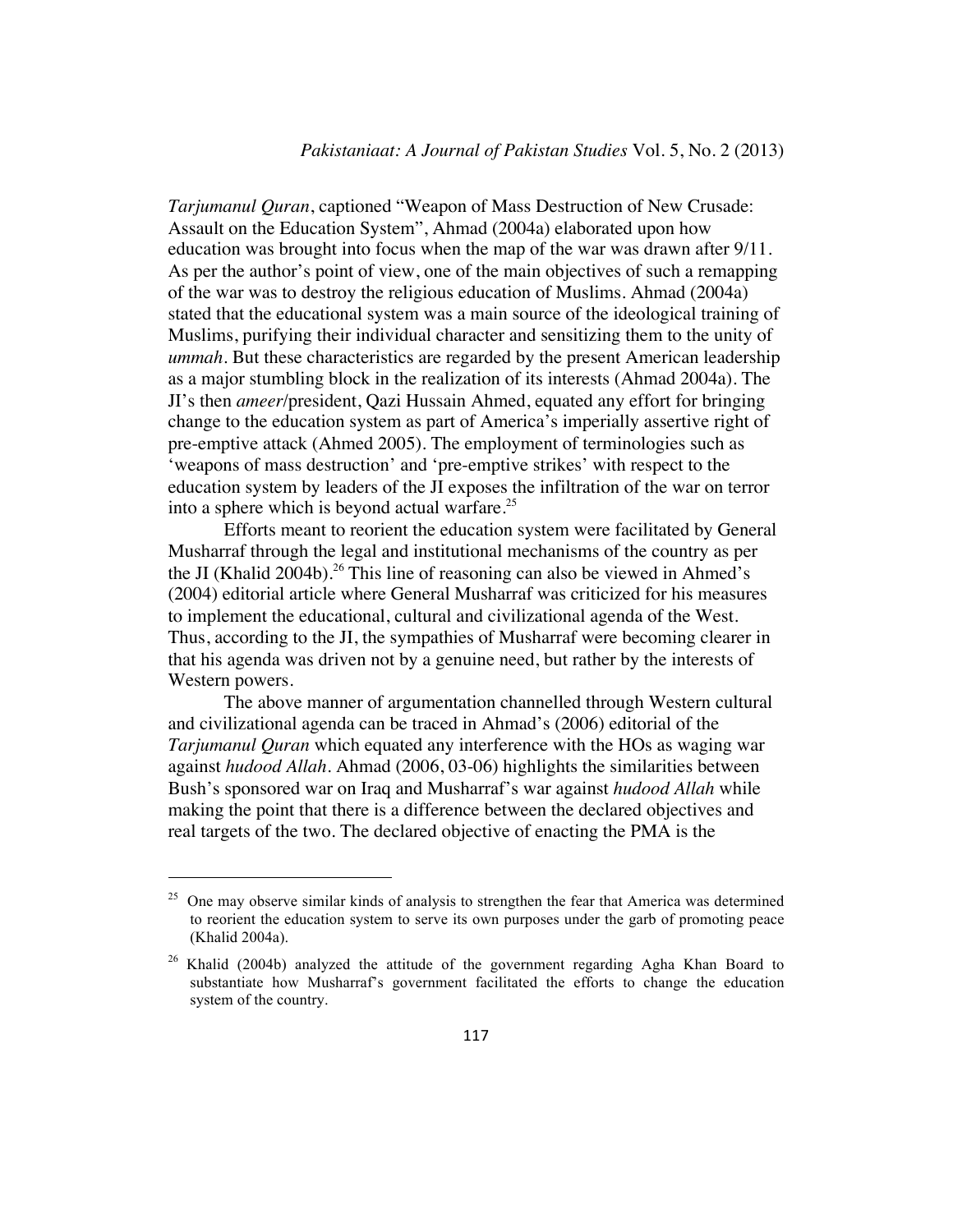protection of women's rights but its real target is the secularization of the society and depriving the country of its Islamic identity (Ahmad 2006, 04).

This politics of suspicion and fear between General Musharraf and the JI was also deepened by another well-entrenched ideological difference that pertained to their views on Islam. General Musharraf portrayed Islam as an enlightened moderate religion. On the other hand, such a portrayal was regarded by the JI as another dimension of Western, and particularly America's, new imperial agenda. Ahmad (2004b), in his editorial article captioned "Enlightened Moderation or New American *Deen-e-Illahi*", described the standard version of the JI in this regard. The employment of the phrase *Deen-e-Illahi* is significant per se. It refers to the Great Mughal Emperor Akbar's construction of a religion known as *Deen-e-Illahi,* developed by mixing elements from religions other than Islam. From this perspective, the emphasis on an enlightened moderate Islam by General Musharraf was another episode reminiscent of similar efforts carried out by Akbar earlier. Musharraf's efforts, in this regard, are part of a broader project of introducing a new world order and paving the way for the imposition of an American value system in all spheres of life (Ahmad 2004b).

The JI's view of dominance of the Western value system contributed in shaping its opinion regarding the unequivocal protection it extended to the HOs. Having this perspective in mind, the then *ameer*/president of the JI warned the government that there must not be any interference with *hudood* and the blasphemy laws (Ahmed 2004, 04).

This was the socio-political context wherein General Musharraf was making efforts to enact the PWA and the JI was trying its best to resist its enactment. It is submitted that this context contributed to hardening the JI's position on the divinity of the HOs, to the extent that it refused to participate in a parliamentary committee to discuss the draft of the PWA (Lau 2007, 1306). Ultimately, this scenario led to its rhetorical declaration that the legislation of the PWA was equivalent to waging war against "*Hudood Allah*" (Ahmad 2006).

It has been elaborated in the preceding section that the JI rearticulated its authenticity regarding the HOs while influenced by the prevailing goodwill context during Zia's Martial Law. In case of the PWA, it was the context of pervasive suspicion and distrust between the JI and General Musharraf which facilitated the JI to bluntly criticize any effort to amend the HOs and enact the PWA, despite the fact that the former was not consistent with its standard stance regarding *hudood* laws. So in one way or another, the socio-political context was important in shaping the authenticity of the JI.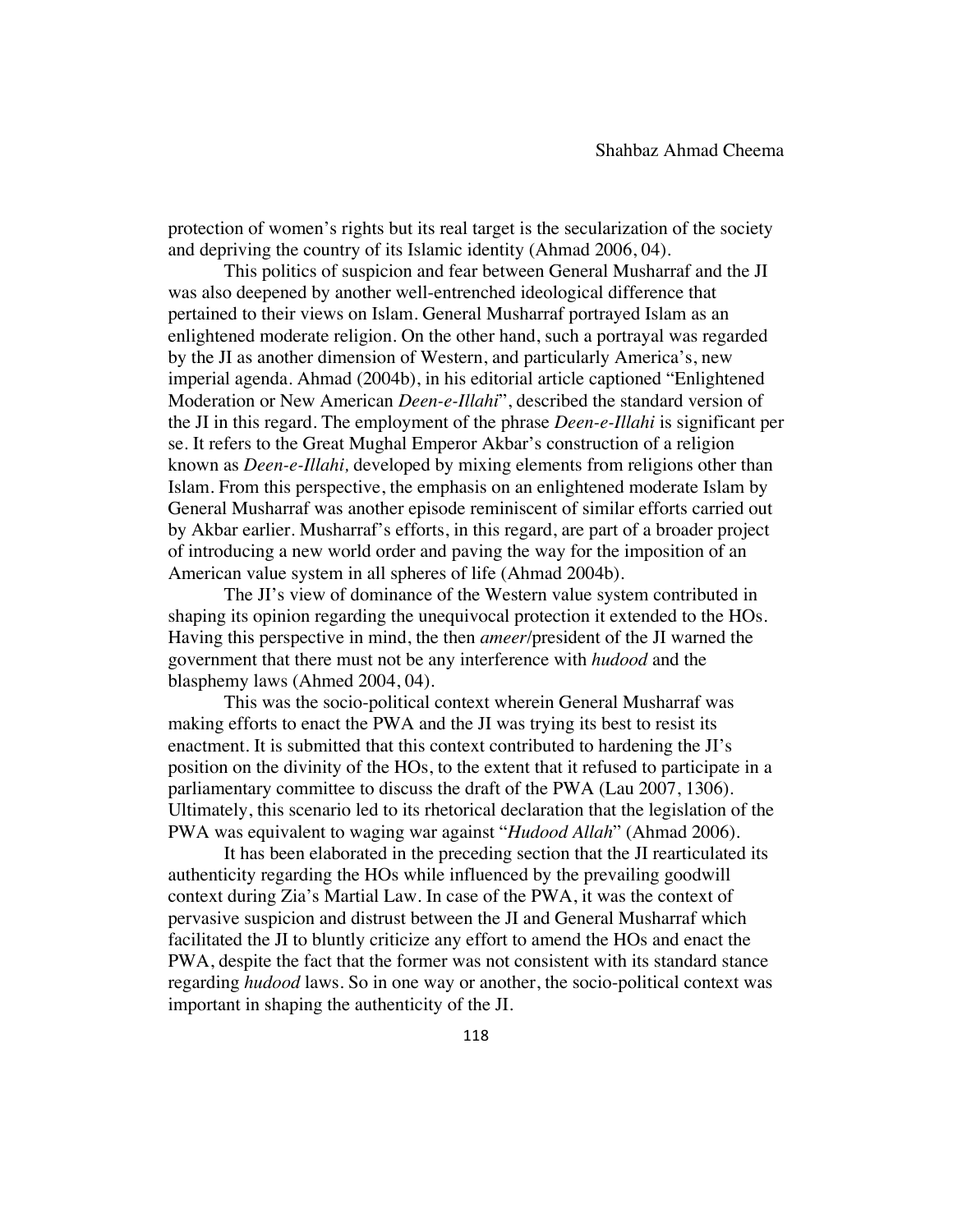## **6. Election of Women Members of the JI to Reserved Seats of Parliament:**

This is the final example of the construction of authenticity in the JI's gender discourse under the influence of the socio-political context in the present paper.

On 21 August 2002, General Musharraf introduced a Legal Framework Order (LFO) which brought some changes to the Constitution of 1973 (Mirza 2009, 2). The LFO restored a joint electorate in the country and increased the total number of seats in all assemblies, including the upper house of Parliament, i.e. the Senate. It also provided for a representation of 17% women on reserved seats in both houses of Parliament and provincial assemblies (Mirza 2009, 2). One of the objectives of the LFO's promulgation was to condone all previous actions of General Musharraf. Another was to conduct national elections under this new arrangement, scheduled to be held in 2002.

This legal arrangement left the parties with a choice: to opt for contesting the elections under the LFO, or not to contest at all. General Musharraf had already got himself elected through a controversial referendum held in April, 2002 (Mirza 2009, 1). It was certain at that time that General Musharraf would remain as President for the next five years. In such a situation, opting out of the elections would amount to a political demise. Even those political parties such as the Pakistan People's Party and the Muslim League (Nawaz) which were victimized by General Musharraf during the initial years of his rule decided not to leave the political space open for the President and his allies.

The issue for religious parties including the JI was not about a political demise only. Rather, these parties were hoping to make some electoral gains due to the involuntary exile of the leadership of two main political parties of the country, i.e. Pakistan People's Party and the Muslim League (Nawaz). To fill this political gap, six religious parties including the JI constituted an alliance as Muttahida Majlis-e-Amal (MMA).

The MMA's expectancy of making political gain was also strengthened by events taking place in the region after 9/11. After 9/11, America and NATO commissioned their forces in Afghanistan. The MMA was the most vocal political alliance to condemn the presence of foreign forces in the region. Historically an alliance of religious parties, the MMA managed to have reasonable public support in areas situated near the borders of Pakistan and Afghanistan. The presence of foreign forces in Afghanistan provided another opportunity for the MMA to stir up and capitalize on anti-American sentiments. The MMA played its cards well and gained historic results by winning 18% of the seats in Parliament (Nawaz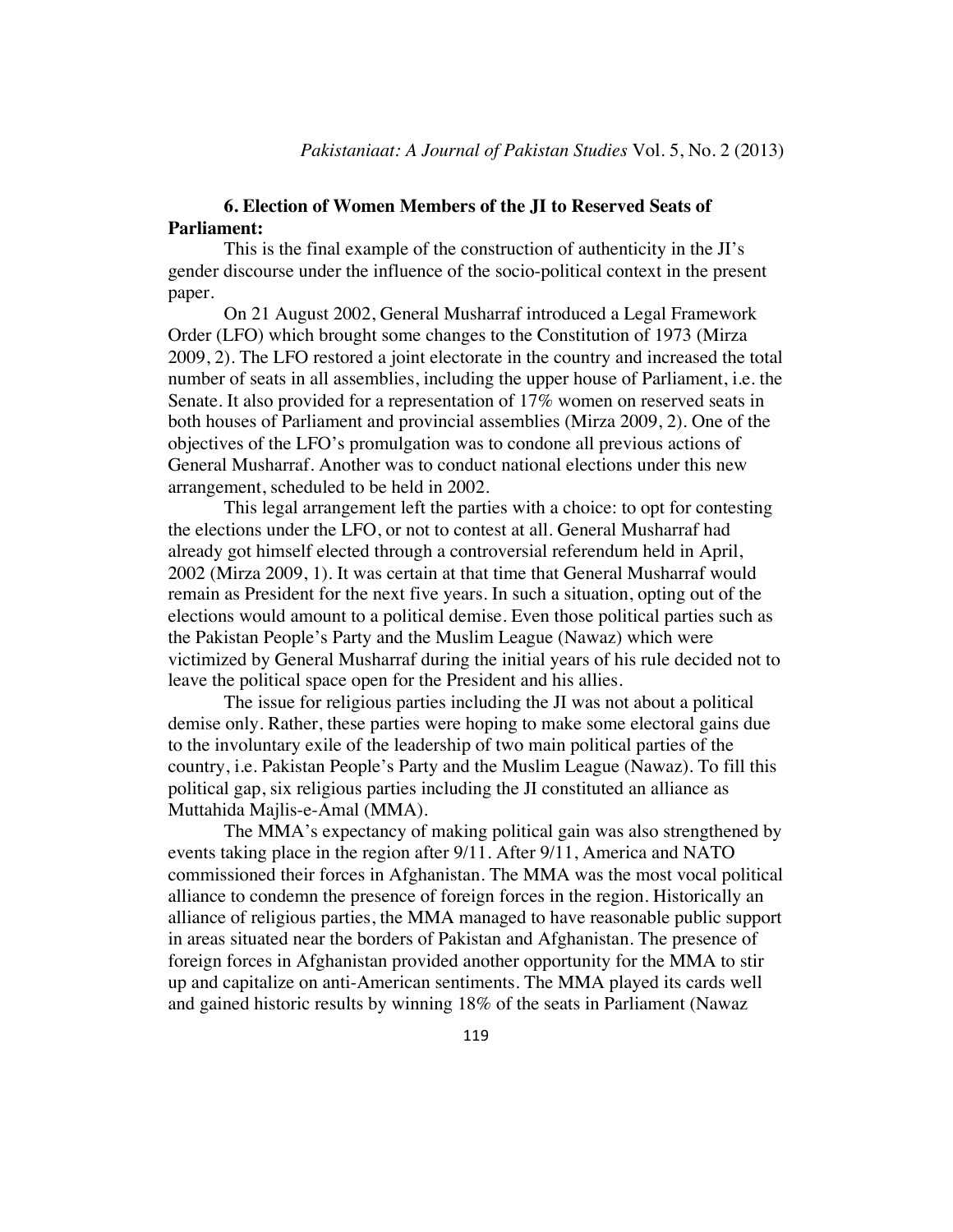2008, 532). These seats were mostly won from the above-mentioned areas, i.e. the provinces of Khyber Pakhtunkhwa (previously known as NWFP), and Balochistan.

After the elections, the religious alliance including the JI had to choose from going for election to the reserved seats of women as provided by the LFO, or to simply leave the space for other contenders. Politically, the situation was not very complex but due to the pronounced stance of the religious parties on the political participation of women, it was made difficult. For instance, it was explicitly disapproved by Maududi (n/d, 100) for women to sit in mixed parliaments and councils.

For the JI, the issue was not new. Previously in Zia's hand-picked Parliament, one of its women members was nominated and served as a member of the Parliament. So, the psychological barrier of contradicting its "standard" position had already been crossed by the JI during Zia's period. But, thereafter, it did not nominate any woman to contest the reserved seats in any house of Parliament and that sole nomination was part of a fading memory. So, it was General Musharraf's initiative of introducing a substantial number of reserved seats for women which brought this issue to the forefront again.

The JI, along with its alliance of religio-political parties, opted for a more politically pragmatic approach to contest the reserved seats so that it would not lose any opportunity to have more seats in the Parliament. As far as the political implications of this decision were concerned there was no viable objection to it, since it was every political party's legitimate right to desire and strategize to gain the maximum number of seats in legislative assemblies. What is important to highlight here is how politics shapes a particular understanding of religion. As per the "standard" discourse of the JI, there ought to be different spheres for men and women, but due to non-realization of this ideal, religion did not prevent the JI taking a different route, irrespective of the fact that it was likely to expose women to mixed gatherings and violation of a number of other forms of purdah, including purdah of eyes and listening to strangers.

This scenario demonstrates the predicament of a complex relationship between religion and political goals. How is religion to be employed for political goals or how is politics to be pursued for religious ends? Contesting elections and gaining maximum seats in assemblies is politically understandable despite the fact that these seats come through reorienting previously pronounced authenticity. But whenever one tries to justify such contradictions in religious terms, one has to employ dichotomies of means and end on the one hand, and on the other, general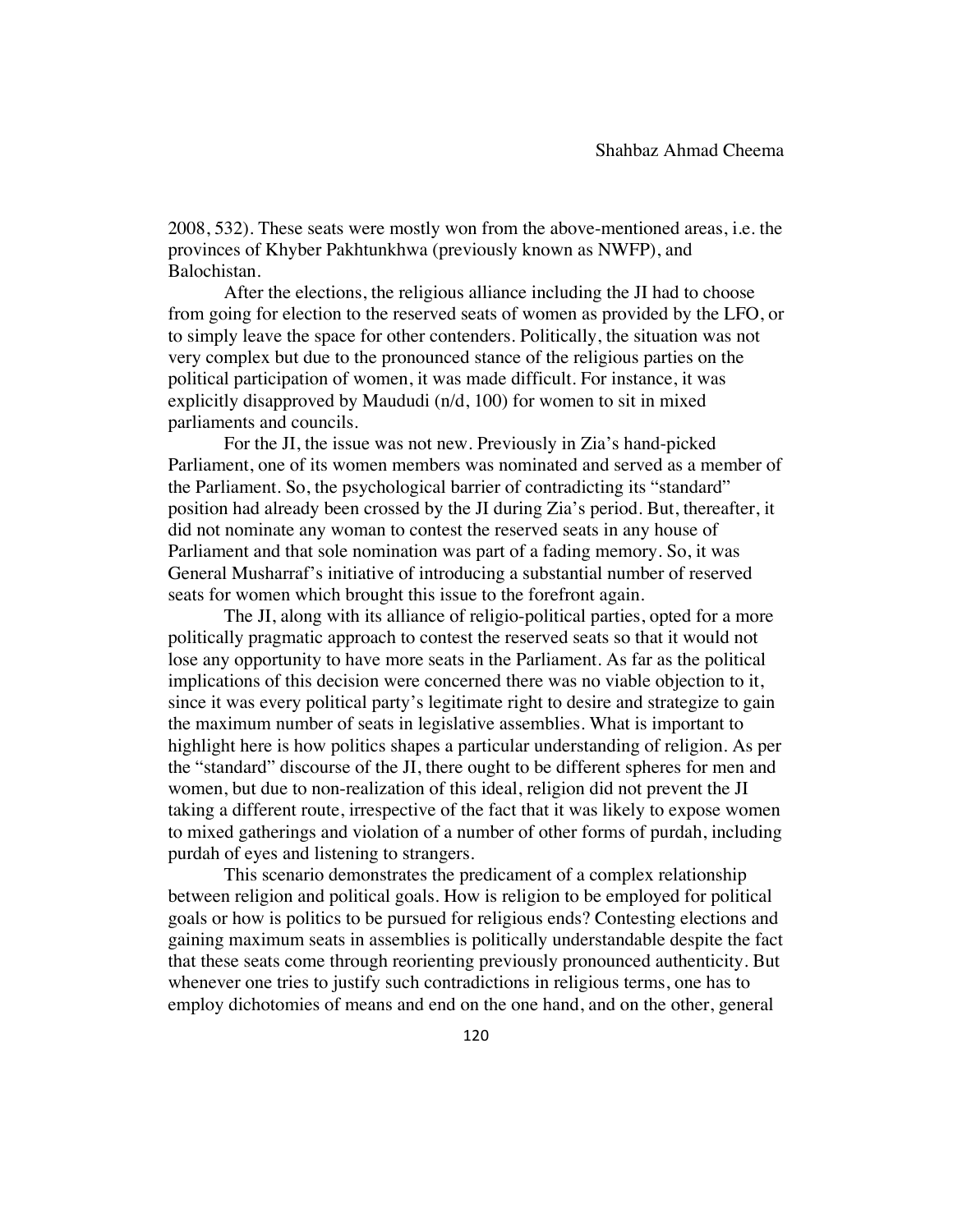rule and exceptional circumstances (Maalik 2005, 61-62). For instance, establishing an Islamic state/system is an end and to gain maximum seats is a means to that end according to the JI. As a general rule, women are allocated a different sphere from men according to the JI, but if it is difficult to realize the general rule then for the time being, exceptional circumstances/necessity grants women permission to become a part of mixed sphere of activity.

Thus, the opinion of the JI regarding the participation of women in political space is not substantiated by its reading of the divine, as its reading of the divine emphatically divides spheres between men and women. Rather, it is a product of that specific context anchored by General Musharraf's policy of enhancing the number of reserved seats for women in the Parliament which softened its stance on women's participation in mixed parliament and councils. Thereafter, the JI attempted to substantiate its authenticity in religious terms by prioritizing political ends over means and reinforcing it by logic of necessity. Had the opportunity of enhanced seats for women not been provided by the sociopolitical context, the JI would not be in a position to rearticulate its authenticity afresh in this regard.

## **7. Conclusion**:

The paper has explored the relevance of the socio-political context in the construction of authenticity in the JI's gender discourse. While doing so it has problematized the assumption that authenticity is exclusively shaped by the divine rather it is influenced considerably by many factors and one of them is sociopolitical context. This is so because readings of the divine cannot be carried out in a vacuum; these are always done in different contexts. These contexts infiltrate into our readings in many ways. For instance, specificity of a particular context may make us realize that it ought to be regarded as exceptional. This was one of the main arguments of the JI when it supported Fatima Jinnah as a presidential candidate of the country. Sometimes the context may facilitate how to prioritize between means and ends. It was this mental confrontation which lured the JI to support the Islamization of General Zia and nominate its women members to contest the reserved seats for women in the Parliament during General Musharraf's regime. Therefore, the lesson of the paper is that before equating the human interpretations with the divine, we need to question ourselves inquisitively as well as persistently so as to ascertain how far these interpretations are influenced by the specificity of their socio-political contexts.

## **References:**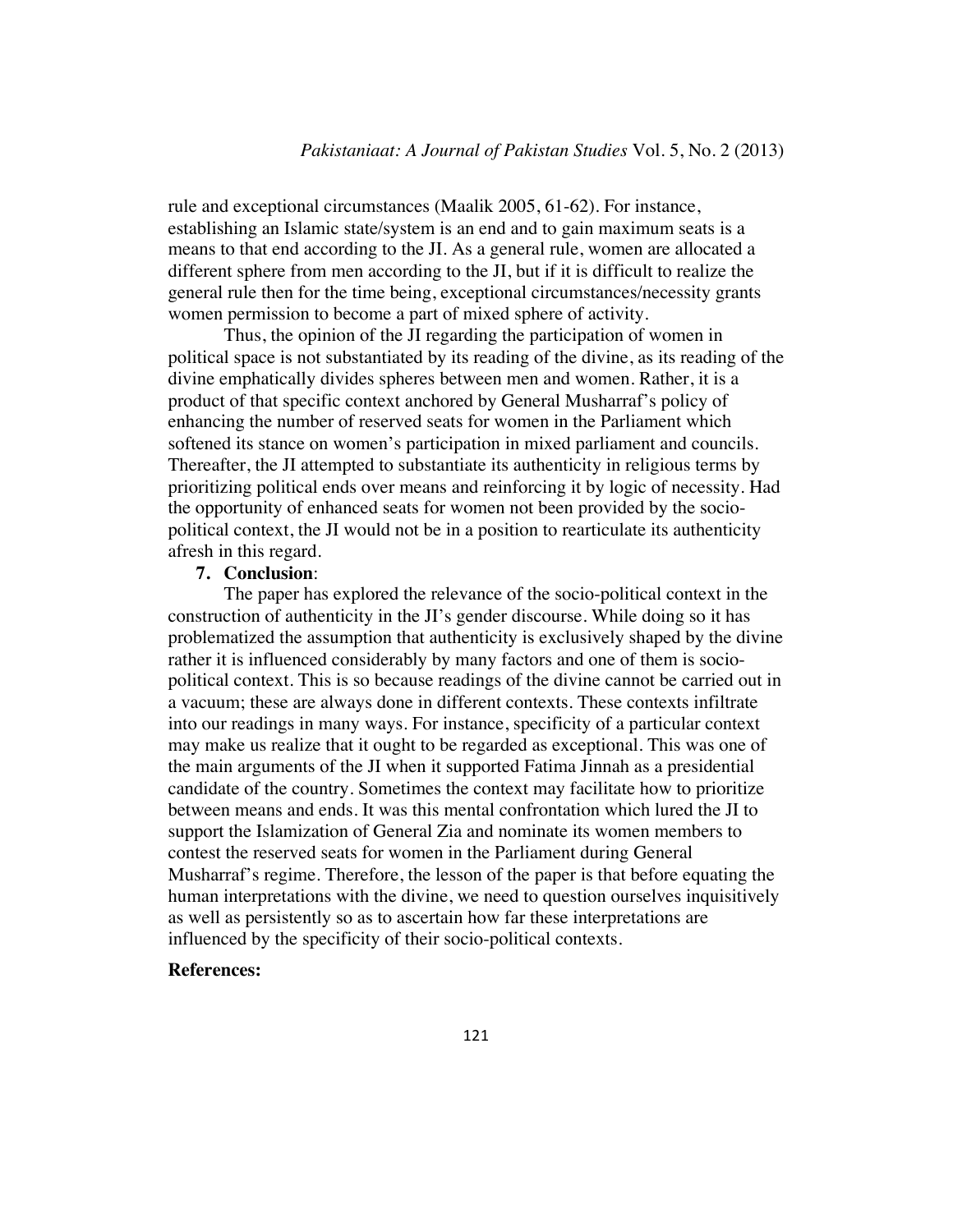- 1. Anderson, J.N.D. (1959) Islamic Law in the Modern World. Stevens & Sons Ltd & New York University Press.
- 2. Ahmad, K. (1999) *Isharaat: Jumhoriyat ka Almiyia aur Fouji Qiyadat ki Azmyash. Tarjumanul Quran*, (November), pp. 03-24.
- 3. Ahmad, K. (2004a) *Isharaat: Nai Salibi Jung ka sub say Muhlik Huthyar: Taleem pa warr. Tarjumanul Quran*, (June), pp. 01-10.
- 4. Ahmad, K. (2004b) *Isharaat: Roshan Khiyal ethdaal Pasandi yah Niya Americi Deen-e-Illhai. Tarjumanul Quran*, (July), pp. 01-15.
- 5. Ahmad, K. (2006) *Isharaat: Hudood Allah ka Khalaf Alan-e-jung. Tarjumanul Quran*, (December), pp. 01-20.
- 6. Ahmed, Q.H. (2004) *Isharaat: Mulki Surat-e-haal: Masala ka hul. Tarjumanul Quran*, (August), pp. 01-07.
- 7. Ahmed, Q.H. (2005) *Isharaat: Fouji Hakumat aur Awam kaa Jumhori Haquq. Tarjumanul Quran*, (February), pp. 01-09.
- 8. Bennett-Jones, O. and Peter Popham (1999) Musharraf embarks on charm offensive. *The Independent* London, 19th Oct.
- 9. Black, A. (2008) The West and Islam: Religion and Political Thought in the World History. New York: Oxford University Press.
- 10. Black, I. (1999) Commonwealth suspends Pakistan. *The Guardian*, 19th Oct.
- 11. Burke, J. (1999) With a big grin, general reveals Clinton touch. *The Guardian*, 19<sup>th</sup> Oct.
- 12. Butler, K. (1999) Pakistan told to reform or face isolation. *The Independent* London, 19<sup>th</sup> Oct. http://www.independent.co.uk/news/world/asia/pakistan-told-to-reformor-face-isolation-739976.html (Accessed on 18/05/2011).
- 13. Cheema, M.H. and Abdul-Rahman Mustafa (2008-2009) From the Hudood Ordinances to the Protection of Women Act: Islamic Critiques of Hudood Laws in Pakistan. UCLA Journal of Islamic and Near Eastern Law, Vol. 8 (1).
- 14. Deans, J. (1999) Commonwealth gets tough with Pakistan. *Daily Mail*,  $19^{\text{th}}$  Oct.
- 15. Esposito, J. (1980) Perspectives on Islamic Law Reform: The Case of Pakistan. N. Y. U. J. Int'l L. & Pol. Vol. 13 (2), pp. 217-245.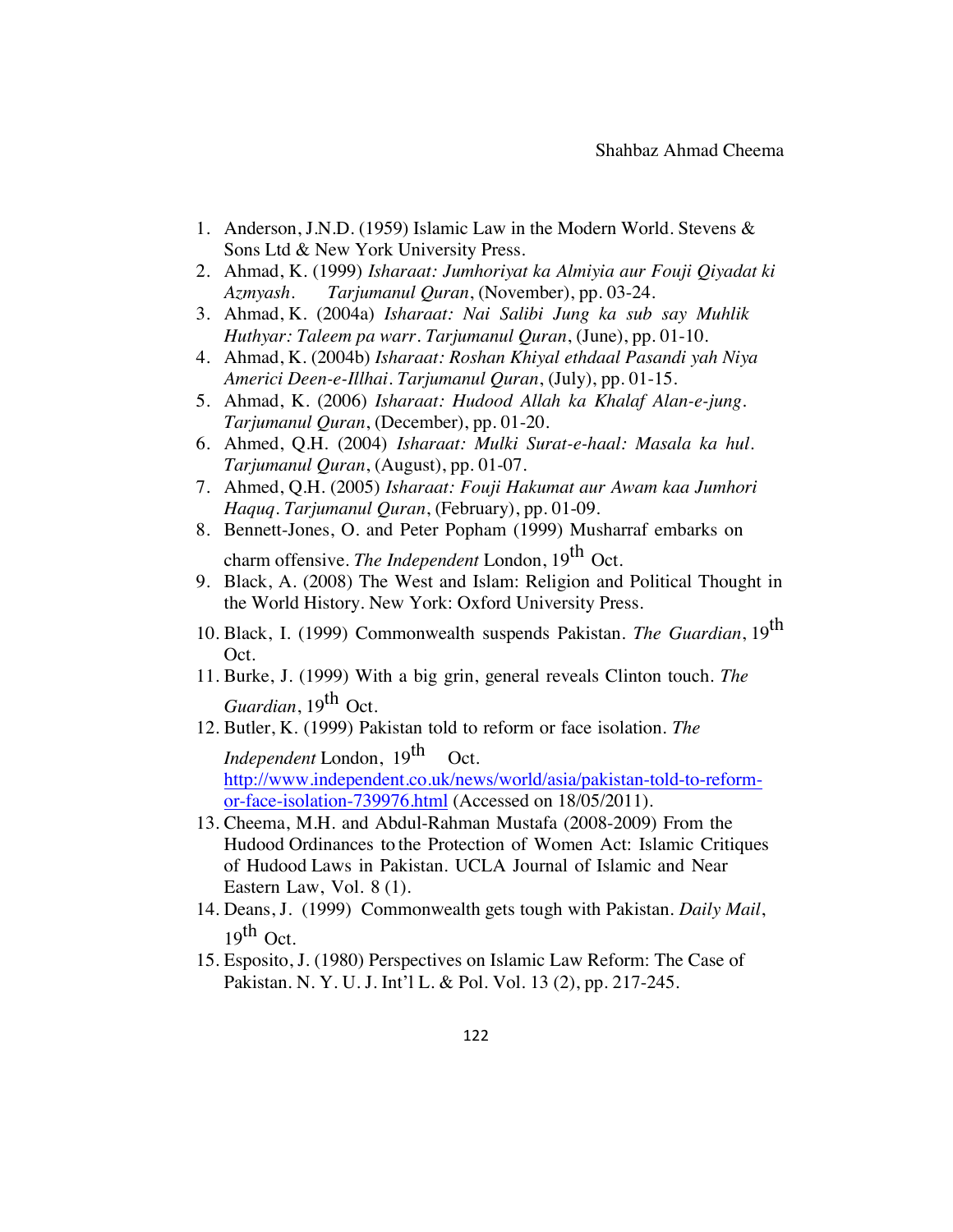- 16. Farooq, M.O. (2006) Rape and Hudood Ordinance: Perversions of Justice in the Name of Islam. http://www.globalwebpost.com/farooqm/writings/gender/rape\_fiqh.html (Accessed on 24/01/2011).
- 17. Foucault, M. (1980) Power/Knowledge: Selected Interviews and Other Writings 1972-1977 (Edited by Colin Gordon). New York: Pantheon Books.
- 18. Foucault, M. (1984) The Foucault Reader (Edited by Paul Rabinow). New York: Pantheon Books.
- 19. Fyzee, A. A. A. (2008) Outlines of Muhammadan Law (Edited by Tahir Mahmood), New Delhi, India: Oxford University Press.
- 20. Ghauri, I. (2006) NA passes Women Protection Bill. *Daily Times*. 16th Nov.

http://www.dailytimes.com.pk/default.asp?page=2006\11\16\story\_16-11-2006 pg1 3 (Accessed on 18/05/2011).

- 21. Ghamidi, J.A. (2009) *Burhan*. Lahore, Pakistan: Al-Mawrid.
- 22. Hirschman, A. (1991) The Rhetoric of Reaction: Perversity, Futility, Jeopardy. Cambridge, Massachusetts: Harvard University Press.
- 23. Gordon, C. (1980) Afterword. In: Gorden, C. (1980) Power/Knowledge: Selected Interviews and Other Writings 1972-1977. New York: Pantheon Books.
- 24. Grare, F. (2005) Political Islam in the Indian Subcontinent: The Jamaat-i-Islami. New Delhi: Manohar Publishers.
- 25. Islahi, A.A. (1950) *Islami Muasharra mein Aurat ka Muqqam* (Status of Woman in Islamic Society). Lahore: Faran Foundation.
- 26. Islahi, A.A. (1958) *Aaili Commission ki Report par Tabsara*. Lahore: Markazi Maktiba Jamaat-i-Islami.
- 27. Islahi, A.A. (2000) *Maqqalaat-e-Islahi* (Edited by Khalid Masood), Lahore. Faran Foundation.
- 28. Jackson, R. (2011) Mawlana Mawdudi and Political Islam: Authority and the Islamic State. London and New York: Routledge.
- 29. Joshi, P. (2003) Jamaat-i-Islami: The Catalyst of Islamisation in Pakistan. Delhi: Kalinga Publications.
- 30. Khalid, S.M. (2004a) *Americi Hekmat-e-Amali aur Muslim Dunya ka Mustaqbel. Tarjumanul Quran*, (March), pp. 01-07.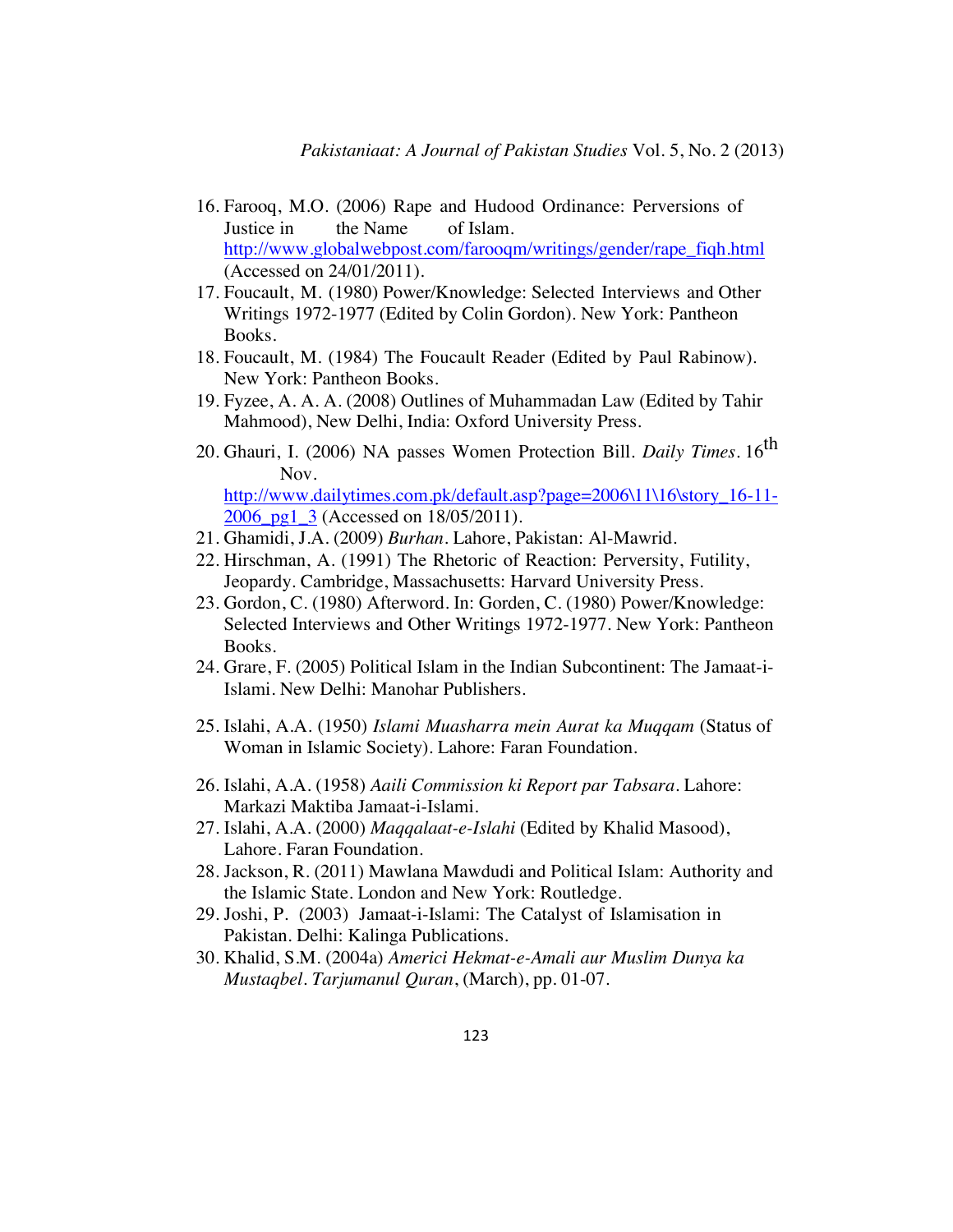- 31. Khalid, S. M. (2004b) *Taleem ka Istamari Agenda aur Agha Khan Board. Tarjumanul Quran*, (September), pp. 01-09.
- 32. Lau, M. (2007) Twenty-Five Years of Hudood Ordinances: A Review. Washington & Lee Law Review, Vol. 64, pp. 1297-1314.
- 33. Malik, I.H. (2001) Military Coup in Pakistan: Business as Usual or Democracy on Hold. The Round Table, Vol. 360 (1), pp. 357-377.
- 34. Rehman, T. (1997) Muslim Family Laws Ordinance: Islamic and Social Survey. Karachi: Royal Book Company.
- 35. Pearl, D.S. (1969) Family Law in Pakistan. Journal of Family Law, Vol. 9, pp. 165-189.
- 36. Maalik, A. (2005) *Parliament main Khawaateen ki Namaedghy aur Parduh ki Hudood. Batool*, (March), pp. 61-62.
- 37. Maududi, S.A.A. (n/d) *Tafheem ul Quran, Sura Al-Ahzab* Vol.4. Lahore: Idara Tarjumanul Quran.
- 38. Maududi, S.A.A. (1943) *Haquq uz Zojjain*. Lahore: Idara Tarjumanul Quran.
- 39. Maududi, S.A.A. (1955) *Aiali Commission kaa Qawaaneen ka Sawalnama aur Uss ka Jawab. Tarjumanul Quran*, (December), pp. 02- 16.
- 40. Maududi, S.A.A. (1959) *Yateem Potaha ki Warasat ka Masalah. Tarjumanul Quran*, (January), pp. 29-44.
- 41. Maududi, S.A.A. (1962) *Rasael-o-Masayl. Tarjumanul Quran*, (October), pp. 54-59.
- 42. Maududi, S.A.A. (1979) *Pakistan mein Islami Qawaaneen ka Nafaaz. Tarjumanul Quran*, (April), pp. 09-14.
- 43. Maududi, S.A.A (2000) *Attaturk. Tarjumanul Quran*, (May), pp. 51-55.
- 44. Maududi, S.A.A. (2001) *Tafheemat* Vol.2. Lahore: Islamic Publications.
- 45. Maududi, S.A.A. (2010) Purdah & The Status of Woman in Islam (Translated & Edited by Al-Ash'ari). Lahore: Islamic Publications. Available at http://www.quranenglish.com/books/AlHijab%20Purdah%20and%20statu s%20of%20women.pdf (Accessed on 10/12/2010).
- 46. Mirza, N. and Wasim Wagha (2009) A Five Years Report on Performance of Women Parliamentarians in the  $12<sup>th</sup>$  National Assembly. Pakistan: Aurat Foundation.
- 47. Muhammad, M.T. (2000) *Mushadaat: Mualana Maududi, Jamaat-i-Islami and Pakistan*. Lahore: Idera Muaarf-e-Islami.